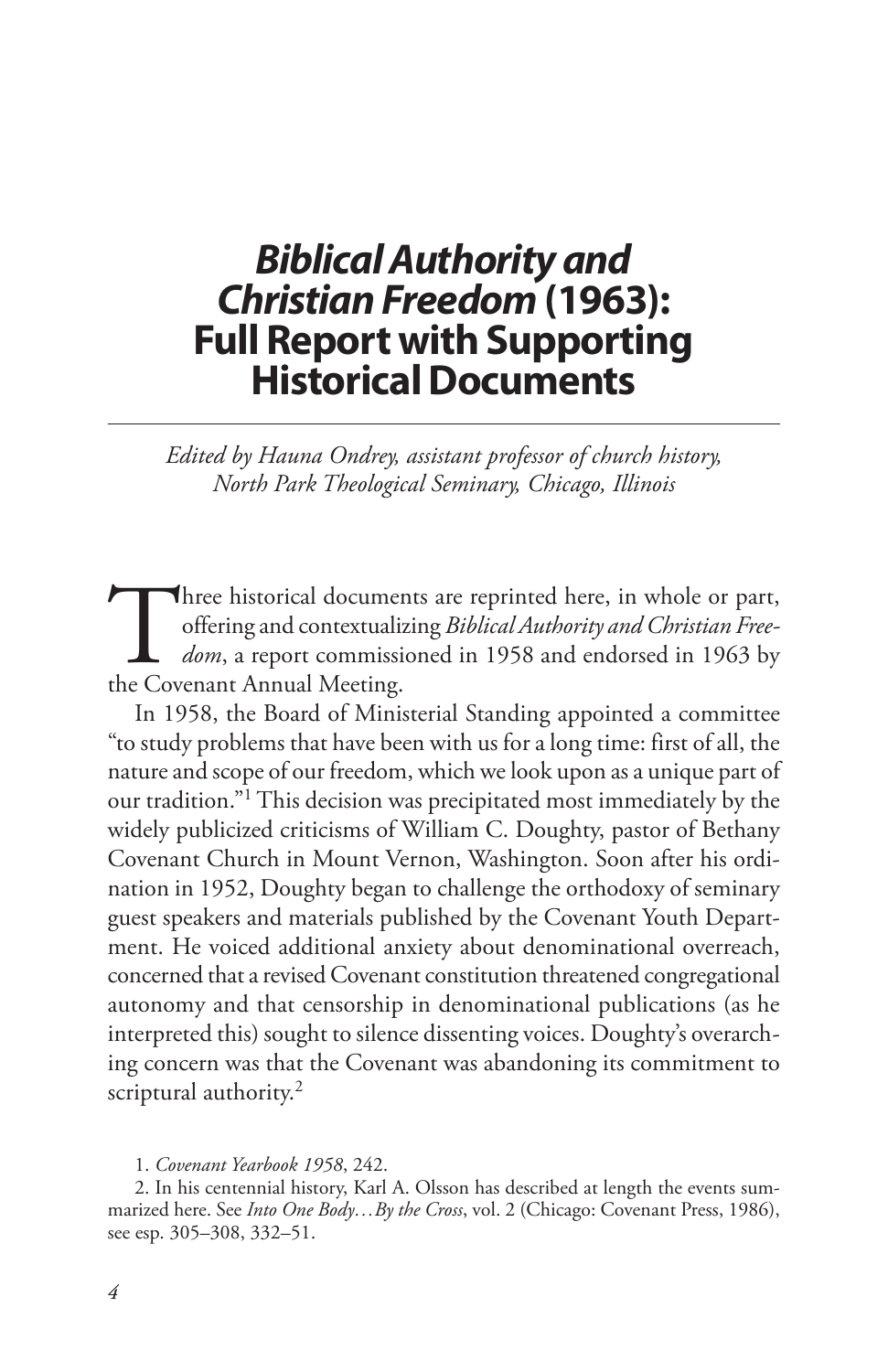This was not the first time such concerns had been raised. The charge given to the committee references "problems that have been with us for a long time." The Covenant had weathered intense internal conflict at the height of the Fundamentalist controversy in the 1920s.<sup>3</sup> At that time, some had insisted forcefully that the Covenant's commitment to biblical authority required its allegiance to the "five fundamentals." Against this, the Covenant insisted that a commitment to scriptural authority did not entail commitment to verbal inerrancy—and that to adopt the five fundamentals as the only valid interpretation of Scripture would be to abandon their Reformation and Pietist heritage, siding instead with the medieval and Protestant scholastics their forebears had protested.

The outcome of this prior conflict had been that, while nothing prevented individuals or congregations from joining the World Christian Fundamentals Association—and indeed, several prominent Covenanters were involved at the highest level—the Covenant as such would not further specify its broad confession of "the Holy Scriptures, the Old and New Testaments, as the Word of God and the only rule for faith, doctrine, and conduct."4

In the post-war years, the Covenant saw significant growth beyond its original immigrant community, enabled by the completed transition from Swedish to English.<sup>5</sup> Extensive wartime outreach to soldiers had given the Covenant increased visibility,<sup>6</sup> and focused church extension efforts following the war led to new congregations in expanding suburban and urban areas. Taking place within the context of the rise of

3. On the impact of the Fundamentalist/Modernist controversy on the Covenant, see Karl A. Olsson, *Into One Body…By the Cross*, vol. 1 (Chicago: Covenant Press, 1985), 211–72; Olsson, *By One Spirit* (Chicago: Covenant Publications, 1962), 526–49; Philip J. Anderson, "Education and Piety in an Immigrant Evangelical Tradition: North Park and the Challenge of Fundamentalism," *Swedish-American Historical Quarterly* 47:4 (1998): 208–31 (available digitally through the Swedish-American Archives of Greater Chicago, http://collections.carli.illinois.edu/cdm/singleitem/collection/npu\_sahq/id/4629/rec/29); Steven Elde, "The Hearth and the Chimney: Covenant Attitudes toward Education," *Covenant Quarterly* 49:2 (1991): 3–43.

4. Constitution, Article II. See note 34 below.

5. Though the Covenant had begun taking Annual Meeting minutes in English in 1923 and the qualifier "Swedish" was dropped from the denomination's name in 1936, by 1940 approximately half of Covenant congregations were still conducting services in Swedish, and only in 1955 were Covenant publications printed exclusively in English.

6. For the impact of World War II on the Covenant, see Olsson, *Into One Body*, vol. 2, 291–308, and John J. Laukaitis, "Service, Faith, and Race: North Park College During World War II," in *Denominational Higher Education During World War II*, ed. John J. Laukaitis (New York: Palgrave Macmillan, 2018), 93–145.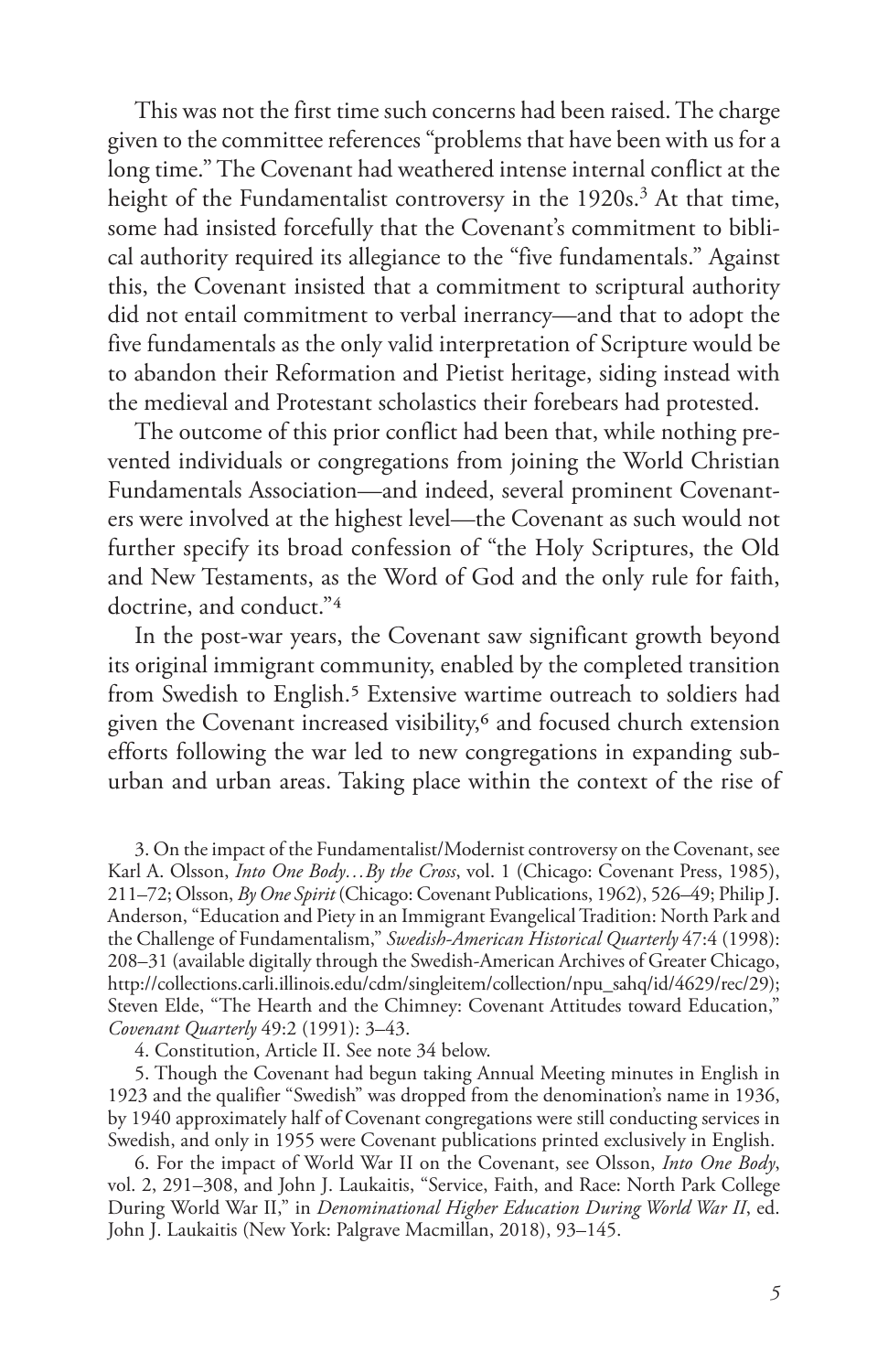neo-evangelicalism in the United States, the increased number of new Covenanters brought renewed conflict regarding scriptural authority. Many who learned about the Covenant during the war and joined a Covenant congregation or attended North Park on the G.I. Bill expected that, by its self-claimed evangelical identity, the Covenant intended *neoevangelicalism*, and therefore was committed to penal substitutionary atonement and verbal inerrancy.

Doughty himself came to North Park Theological Seminary in 1948, following his studies at Moody, with the impression that the Covenant and its school were fundamentalist. While Doughty was not alone in this misunderstanding, the broad publicity Doughty gave his critiques, his relentless insistence that the Covenant must be aligned with Fundamentalism's core tenets, and his resistance to procedures of inquiry and discipline imposed by the Board of Ministerial Standing led ultimately to his censure<sup>7</sup> and the formation of the Covenant Committee on Freedom and Theology.8 This committee worked for five years, bringing updates to each subsequent Annual Meeting until the final report was presented and adopted in 1963.<sup>9</sup>

The first set of texts below is excerpted from the minutes of the 1958 Ministerium Annual Meeting (Ia) and Annual Meeting of the Covenant (Ib). The minutes detail at length Doughty's actions and the procedures by which the Covenant responded, the text of resolution of censure, and the appointment of the Committee on Freedom and Theology. The substantial space devoted to these proceedings is highly atypical. The full text of the final report, *Biblical Authority and Christian Freedom*, follows (II). Page numbers from the original printed version are included in brackets within the text in order to facilitate cross-reference and citation. Finally, excerpts from the 1963 Annual Meeting minutes document the

7. Doughty would go on to resign his credentials the following year. *Covenant Yearbook 1959*, 221–22.

8. The appointment of the committee is presented as "separate from, but related to" the matter of Doughty. See minutes below (Ib), 15.

9. *Covenant Yearbook 1959*, 177; *Covenant Yearbook 1960*, 252; *Covenant Yearbook 1961*, 246; *Covenant Yearbook 1962*, 231; *Covenant Yearbook 1963*, 209, 233. It is important to note that the adoption of the report did not settle the conflict once and for all, as perhaps was the desired outcome when commissioned. In fact, Olsson suggests that it may rather have added fuel to the fire that erupted again in 1965, eventuating in a petition against the seminary and the recommendation to hire a seminary Bible professor to represent a conservative view of Scripture (fulfilled briefly by Donald Madvig and subsequently by Klyne Snodgrass's long tenure). For a narrative of this subsequent history, see Olsson, *Into One Body*, vol. 2, 359–72.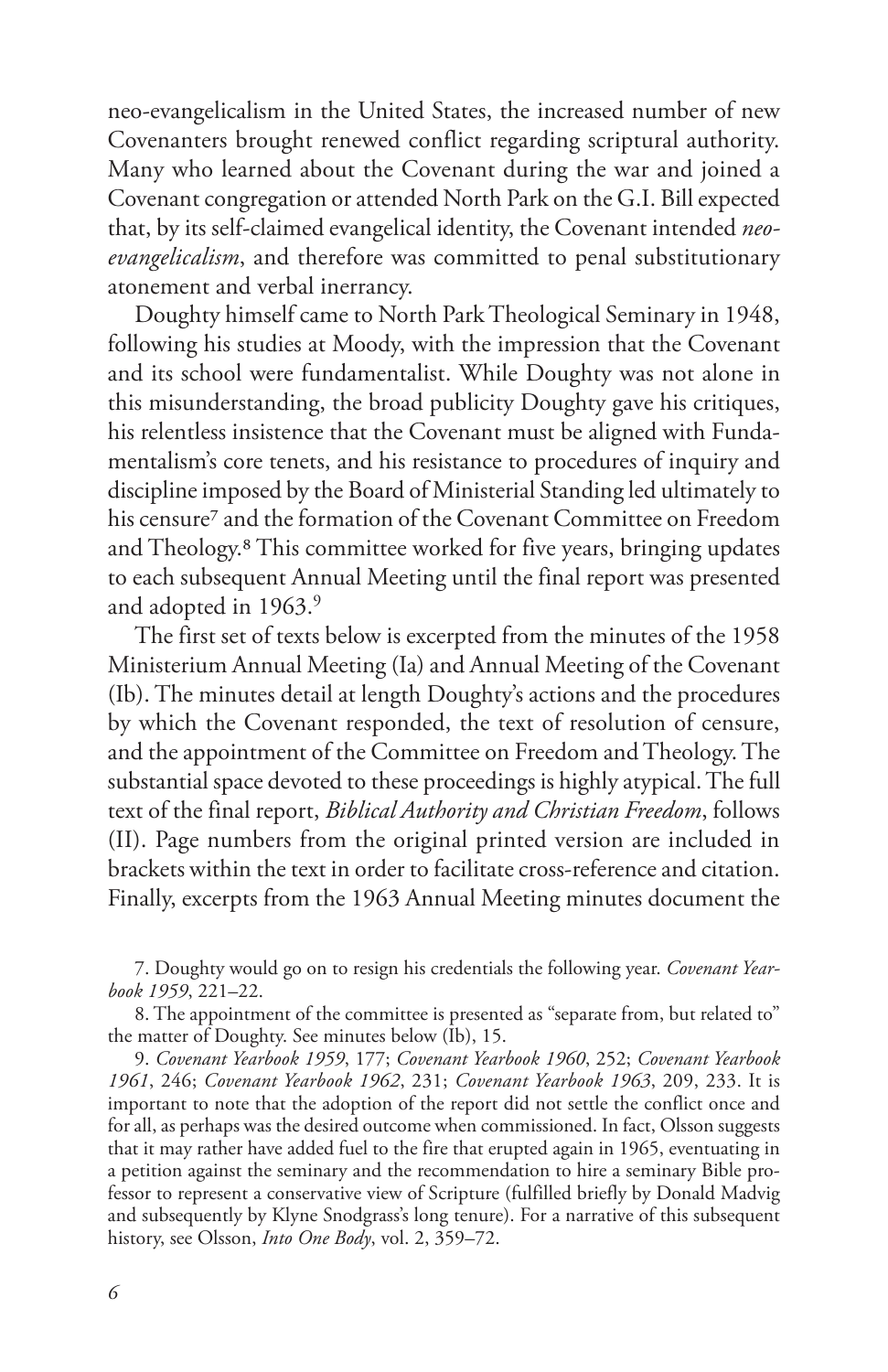adoption of the final report by the Covenant ministerium (IIIa) and the Annual Meeting delegates (IIIb).

Minor typographical conventions have been modified in conformity to *Quarterly* style; the use of the generic masculine has been conformed to the current convention of gender neutral language. Full texts of all original documents are available through the digital collections of the Covenant Archives and Historical Library: *Biblical Authority and Christian Free*dom can be found within the Frisk Collection of Covenant Literature;<sup>10</sup> Annual Meeting minutes through 1999 are accessible through the Frisk Collection of Covenant Yearbooks.<sup>11</sup>

# **(I) Origin of the Committee**

 $\frac{1}{\sqrt{2}}$ 

## **(a) 1958 Annual Meeting of the Ministerium,**  *Covenant Yearbook 1958,* **p. 191**

In presenting the resolution of censure, the secretary read a lengthy history of the events involved. This history is attached to the minutes of this meeting, $12$  along with the specific wording of the resolution of censure and recommendation. Following the resolution from the Board of Ministerial Standing,<sup>13</sup> the president granted Mr. Doughty an equal amount of time to present his answer to the charges listed. A period of discussion followed until the question was called for. The resolution of censure and recommendation of the Board of Ministerial Standing passed without a dissenting vote.

## **(b) 1958 Annual Meeting of the Covenant Church,**  *Covenant Yearbook 1958***, pp. 236–43**

#### *Censure of William C. Doughty*

The secretary of the Board of Ministerial Standing read the following statement, resolution of censure, and recommendation from his board:

The Covenant Board of Ministerial Standing, with the full concurrence of the Covenant Ministerium, recommends the following resolution of

<sup>10.</sup> Available at http://collections.carli.illinois.edu/cdm/compoundobject/collection/ npu\_swecc/id/36987/rec/4.

<sup>11.</sup> Available at http://collections.carli.illinois.edu/cdm/landingpage/collection/ npu\_covyb.

<sup>12.</sup> Included below, pp. 7–16.

<sup>13.</sup> Forerunner to the Covenant's current Board of the Ordered Ministry.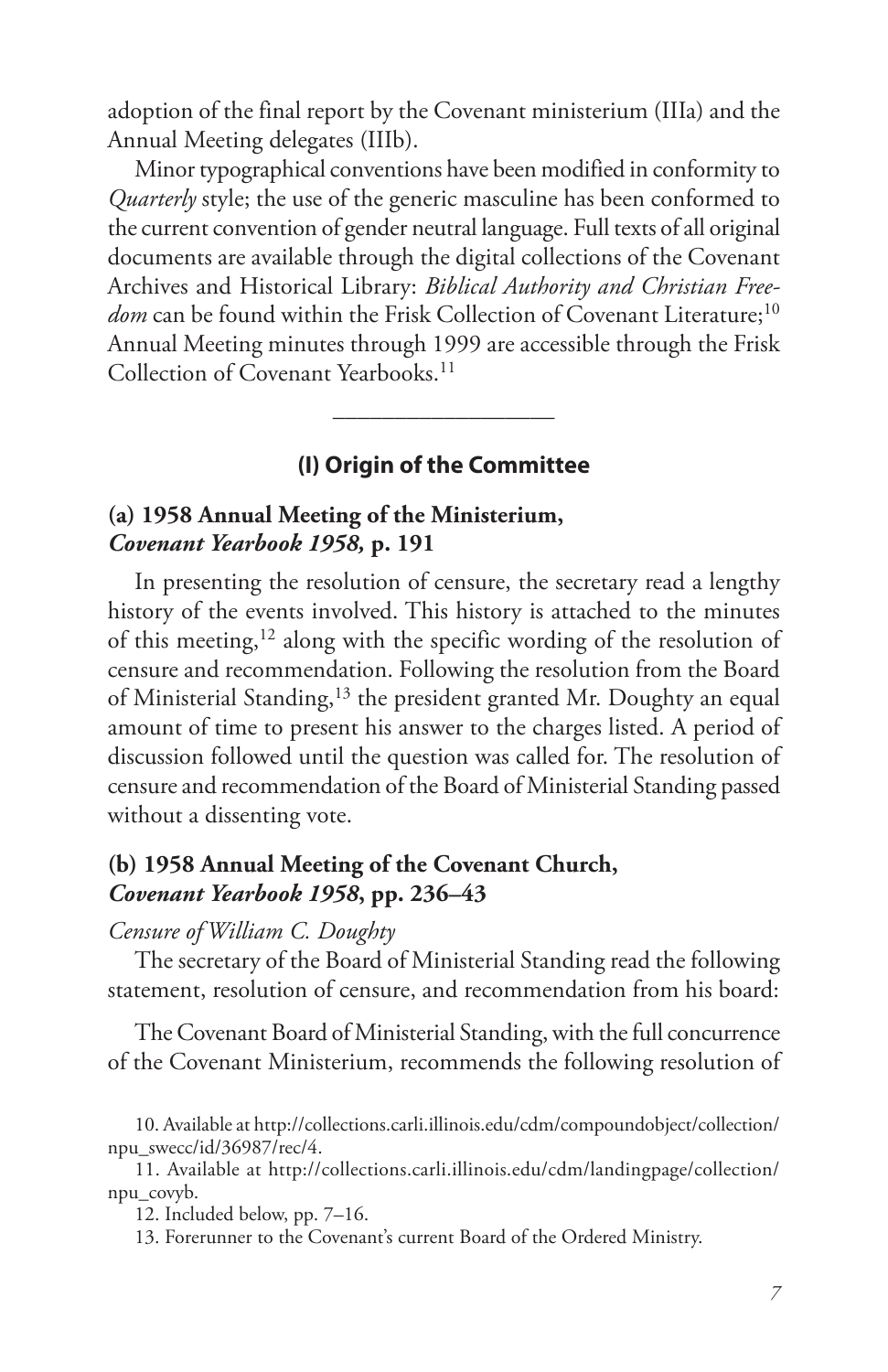censure regarding the Rev. William C. Doughty:

In view of the procedures and utterances directed to the entire Covenant by the Rev. William C. Doughty, the Covenant Board of Ministerial Standing wishes to review the history of this case and to recommend a certain course of action. The attitudes and actions which have brought the Rev. William C. Doughty as an object of concern before the Covenant Board of Ministerial Standing is best pointed up by the following statement:

During September and October of 1957, Pastor Doughty wrote in the *North Pacific Conference News* two articles in which he expressed his opinion that there was a drift away from the traditions of the Covenant toward liberalism, mentioning particularly the Covenant Press, the Covenant Youth Department, and North Park College and Theological Seminary.

On January 7, 1958, at the annual meeting of the Bethany Covenant Church of Mount Vernon, Washington, Pastor Doughty withheld recommendations of support for North Park College and Theological Seminary and the Covenant Youth Department for reasons already stated.

Because this information had come to the Covenant Board of Ministerial Standing and because this was of vital concern to the entire denomination, the Board at the Midwinter Conference in Denver, Colorado, invited Pastor Doughty to come at Covenant expense, and to confer informally in the hope that a mutual understanding would be reached, or at least that proper procedures might be established.

This invitation was twice presented by long distance telephone: First, through the secretary of the Board and, subsequently, at the request of the Board, by the chairman of the North Pacific Missionary Conference.<sup>14</sup> These invitations were declined by Pastor Doughty who insisted that he wished to proceed according to the regulations. Thereupon, the Board directed to Pastor Doughty a communication, delivered to him personally by the secretary of the Board, on March 3. From this communication the following is quoted: The Board

in all sincerity had twice asked you to confer with it to attempt an informal settlement of the matter….We view your rejection of the request as a serious affront to the Board, and… such steps are now to be taken as will require you to appear

<sup>14.</sup> The North Pacific Conference was a regional conference, comprised in 1958 of thirty-eight congregations spanning the current Pacific Northwest Conference, as well as three churches in British Columbia. Cf. *Covenant Yearbook 1958*, 318–19.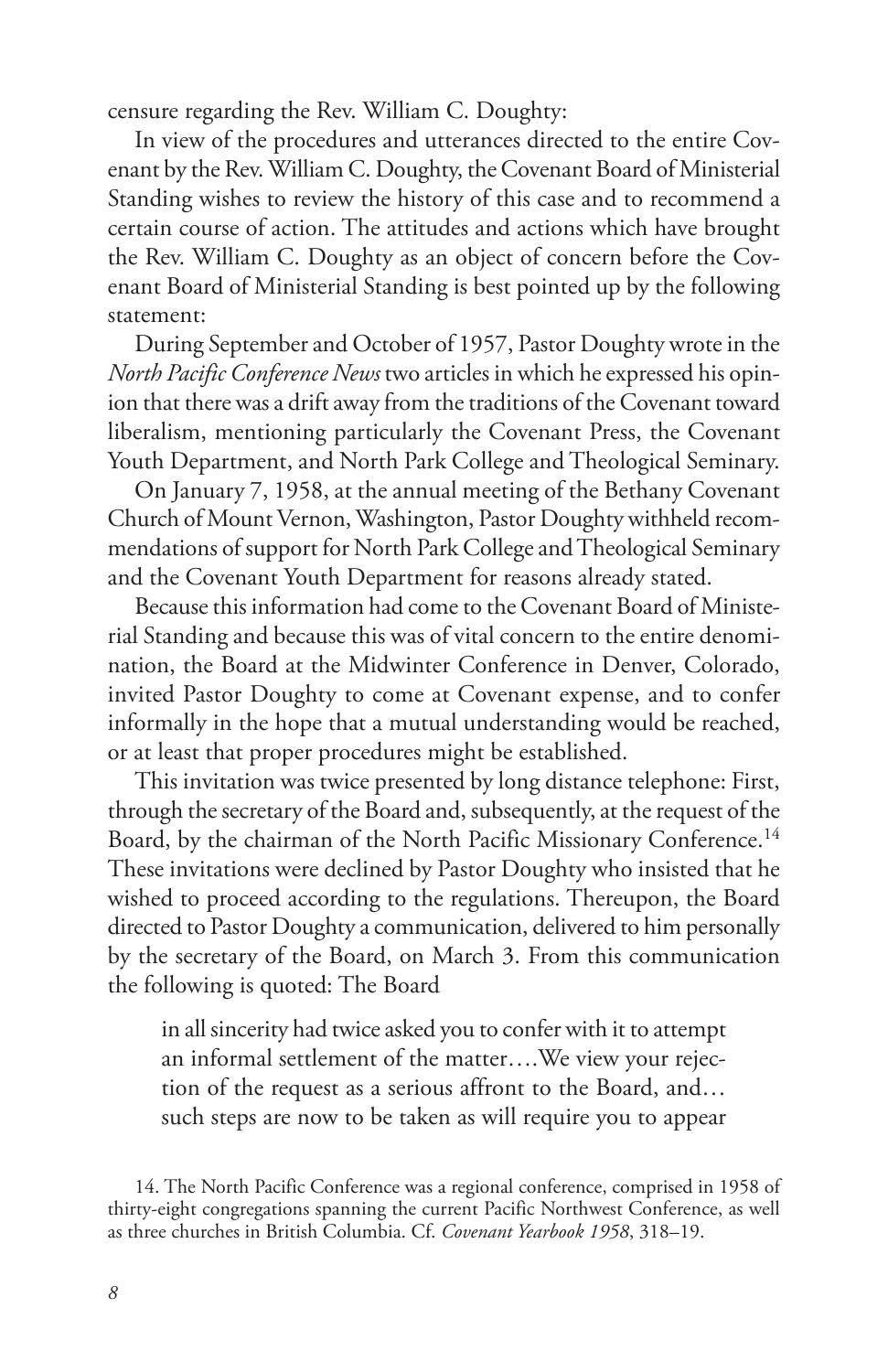before the Board in Miami. Your fellow ministers concerned in your statements have previously appeared before the Board for examination as to character and doctrine, have been appointed by the Covenant for their positions, and are in good ministerial standing. For these reasons and others, the Board expressed its deep concern over your refusal to grant its request to confer with it. The Board holds the matter to be of such a nature and of such urgency that you are hereby informed that you will be definitely expected to meet with the Board during its Annual Meeting sessions in Miami, which will begin on Thursday, June 12. In the meanwhile, as stated earlier, you are not to speak or write on the subject at all.

On the same date (March 3), five members of the North Pacific Conference, one of whom was also the secretary of the Covenant Board of Ministerial Standing, were present at a business session of the Mount Vernon church, where they hoped to come to an understanding with the church and its pastor. The counsel of this group was obviously rejected, inasmuch as subsequent to this meeting letters were sent by the church to the secretary of the Covenant Board of Ministerial Standing, and to the chairman of the regional conference, suggesting that the church viewed the procedures of the conference and the Covenant Board to be in the nature of "police-state methods."

In view of the developing difficulties, the Pastoral Relations Commission of the Covenant (consisting of President [of the Covenant] Theodore W. Anderson, Dean [of the Seminary] Eric G. Hawkinson, and Secretary [of the Covenant] Joseph C. Danielson) offered its services in a letter addressed to the church on March 12. The Mount Vernon church declined the proffered services of the commission and made a counterproposal that President Theodore W. Anderson, Dean Eric G. Hawkinson, and the executive secretary of youth work, the Rev. Aaron Markuson, appear before it to clarify some issues. The Pastoral Relations Commission declined this proposal because the arrangements suggested would be irregular and unworkable. The commission suggested that the matter could be further pursued by correspondence.

On April 17, the board of the North Pacific Ministerial Association, together with the superintendent and chairman of the regional conference and the secretary of the Covenant Board of Ministerial Standing, held a meeting before which Pastor Doughty appeared and read the paper which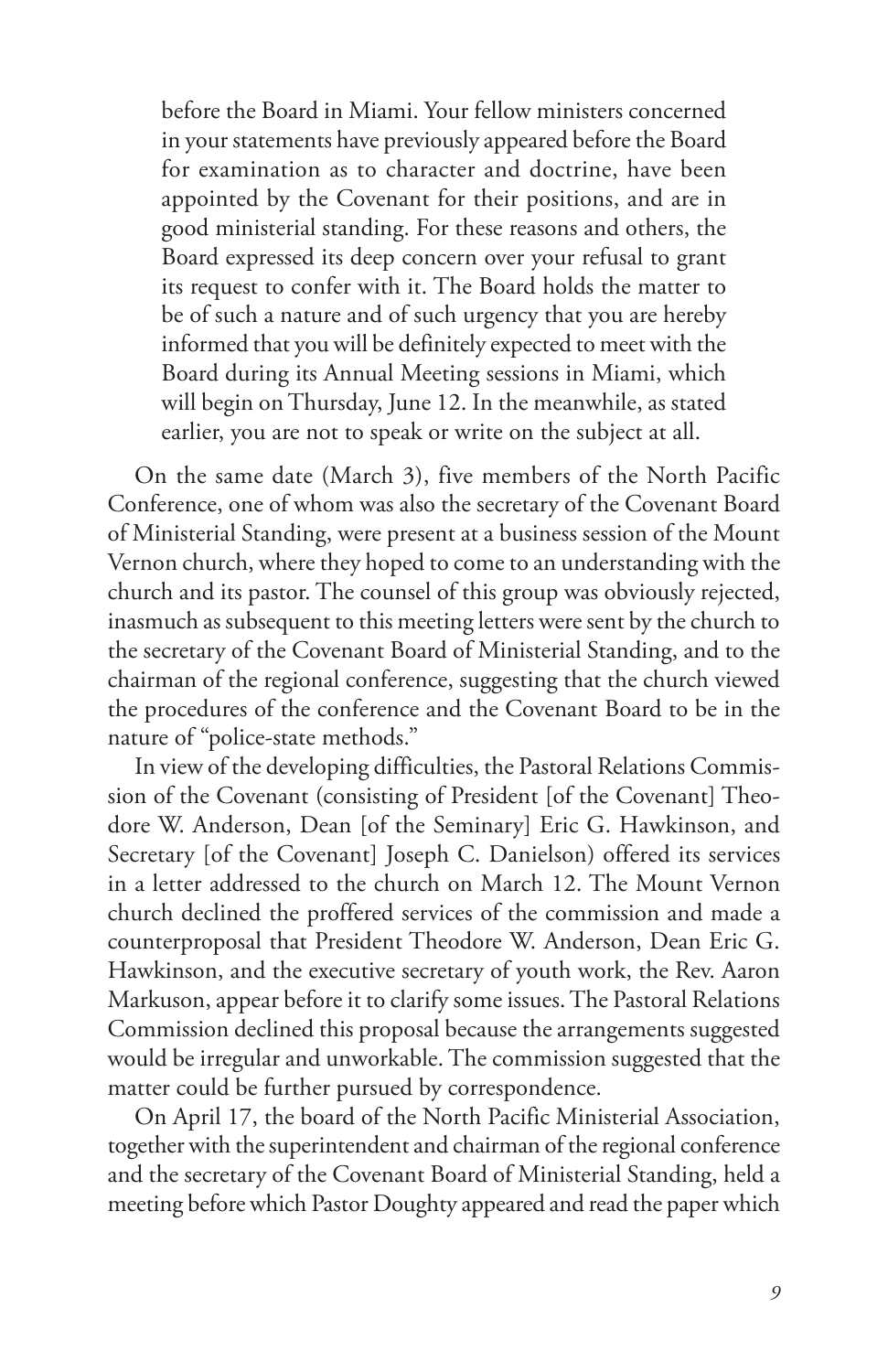now has been circulated under the title, "A Cause for Concern."15 That board then advised him to leave the matter in its hands and asked him to refrain from any further public presentation of this document until the matter could be brought before the annual meeting of the regional ministerial association.

Before that annual meeting could be held, in complete disregard of this request (a request which now had been made both by the Covenant Board of Ministerial Standing and by the regional ministerial board), Pastor Doughty mailed mimeographed copies to all the ministers of the North Pacific Conference.

The North Pacific Ministerial Association's meeting, May 1–3, carefully considered and discussed the whole problem of Pastor Doughty's procedure. During the course of these deliberations, the chairman of the association, speaking on behalf of the assembly, and referring to Pastor Doughty's previous violations of specific instructions, instructed him not to further publicly discuss the matter, but to let it be brought to the session of the Covenant Board of Ministerial Standing at the meeting in Miami Beach. Upon the conclusion of the deliberations, one of the members of the association was appointed and instructed to publicly deliver in the session a frank and serious rebuke to Pastor Doughty. This action was carried out according to decision.

Less than two weeks after this rebuke and these instructions, Pastor Doughty distributed printed copies to every church in the Covenant through its chairman, the same article now entitled, "A Cause for Concern in the Covenant." In a covering letter he requested the chairman to give the pamphlets to the pastor of the church and to its delegates to the Covenant Annual Meeting in Miami Beach.

In response to this mailing, now that the matter had become Covenantwide, the president and the secretary of the Covenant sent a letter on June 4 to all church chairmen and pastors, explaining the situation and pointing out the nature of the requests which had been made of Pastor Doughty, that no public discussion should be conducted by him awaiting the consideration of the whole issue by the Board of Ministerial Standing in Miami Beach.

Pastor Doughty's response to this letter was to send another commu-

15. This was a pamphlet printed by Doughty in 1958, in which he compiled seminary class lectures, drawn verbatim from student notes taken in shorthand. Doughty distributed the pamphlet widely after this initial presentation of the material to the conference board. See Olsson, *Into One Body*, vol. 2, 312, 336, 349–50.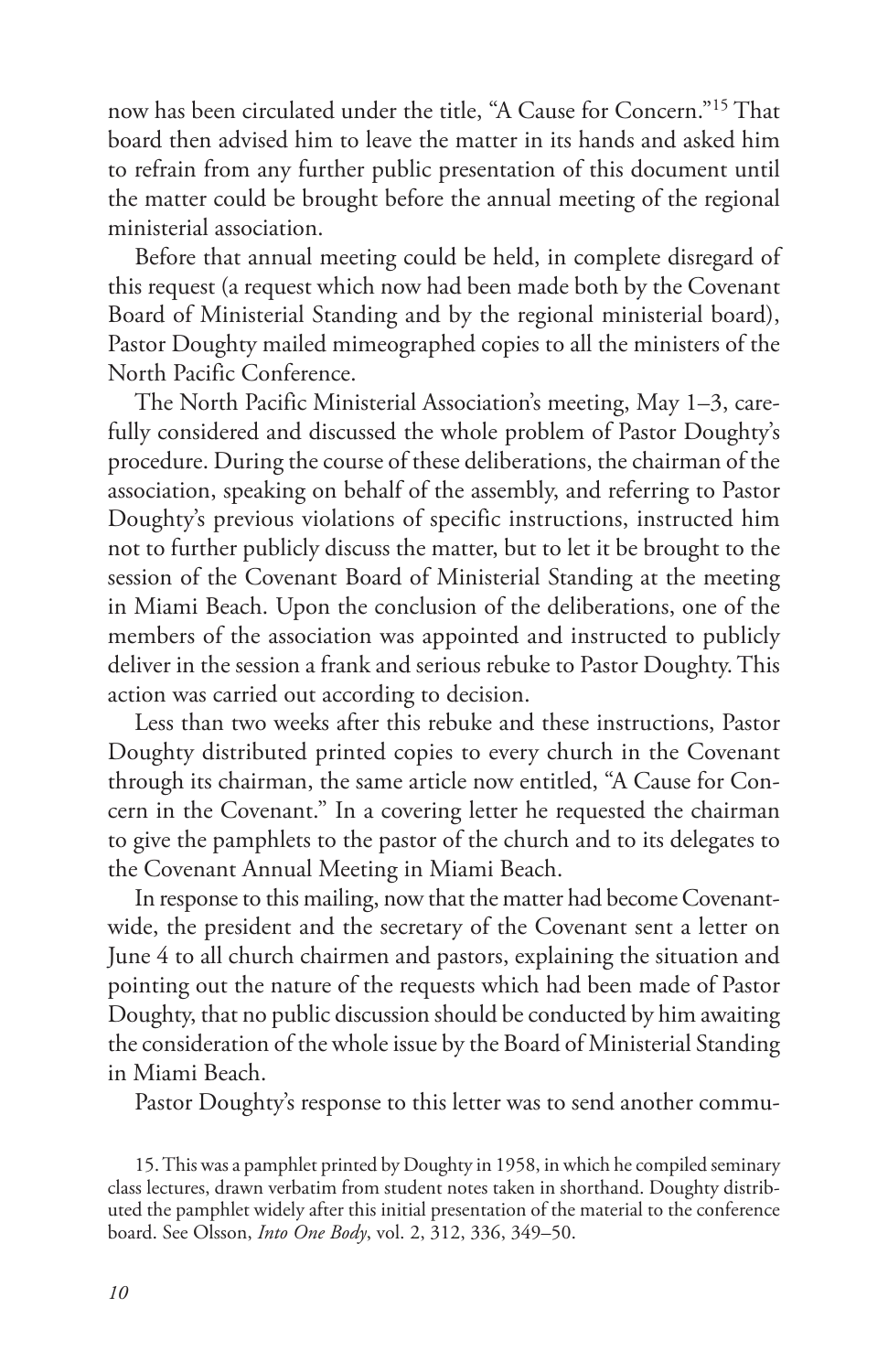nication to the church chairmen under the date of June 10, by which action he indicated his disregard of all counsel and advice given to him.

This then sketches the course of events up to the meeting of the Covenant Board of Ministerial Standing here in Miami Beach, a meeting to which representatives of the North Pacific Conference were invited as advisory members.

When in its present session the Board reached the point in its agenda where it was to deal with Pastor Doughty, it was immediately presented with a request from the Mount Vernon Church board and its pastor that the whole interview be recorded verbatim. The Board declined this request because adequate records are always kept of its proceedings, and because no such request is provided for in either the Rules and Regulations of the Board or in Robert's Rules of Order. Furthermore, it seemed to indicate a basic distrust of the Covenant and its constituted authority. Such distrust was indicated by the wording of the following telegram from the church:

Sorry request for recording ministerial minutes pertaining Pastor Doughty hearing not granted. Manner in which this meeting is planned is highly disturbing to us causing doubt as to sincerity and truth. We reaffirm our stand tape or court reporter for complete minutes is a must. Our pastor possesses our complete confidence and support. He is being likewise advised of this wire and instructed not to appear at hearing if not given proper and true consideration we remain in prayer and God's word, Philippians 1:9, 10.

When Pastor Doughty appeared before the Board, he was presented with a statement expressing the desire that the interview might be conducted on an informal and familial level. The statement pointed up the fact that as Christians and as ministers the group should in the utmost frankness, honesty, and love consider the whole problem, seeking a settlement which would enhance the unity of the fellowship. It was pointed out that the Board did not desire to conduct a trial but rather that we should confer together in confidence and understanding under the guidance of the Holy Spirit so that fears could be allayed and confidence restored.

Pastor Doughty was then given an opportunity to make a statement in which he declared that if the Board would not permit a verbatim recording of all the conversation during the interview he would refuse to enter into conversation with the Board.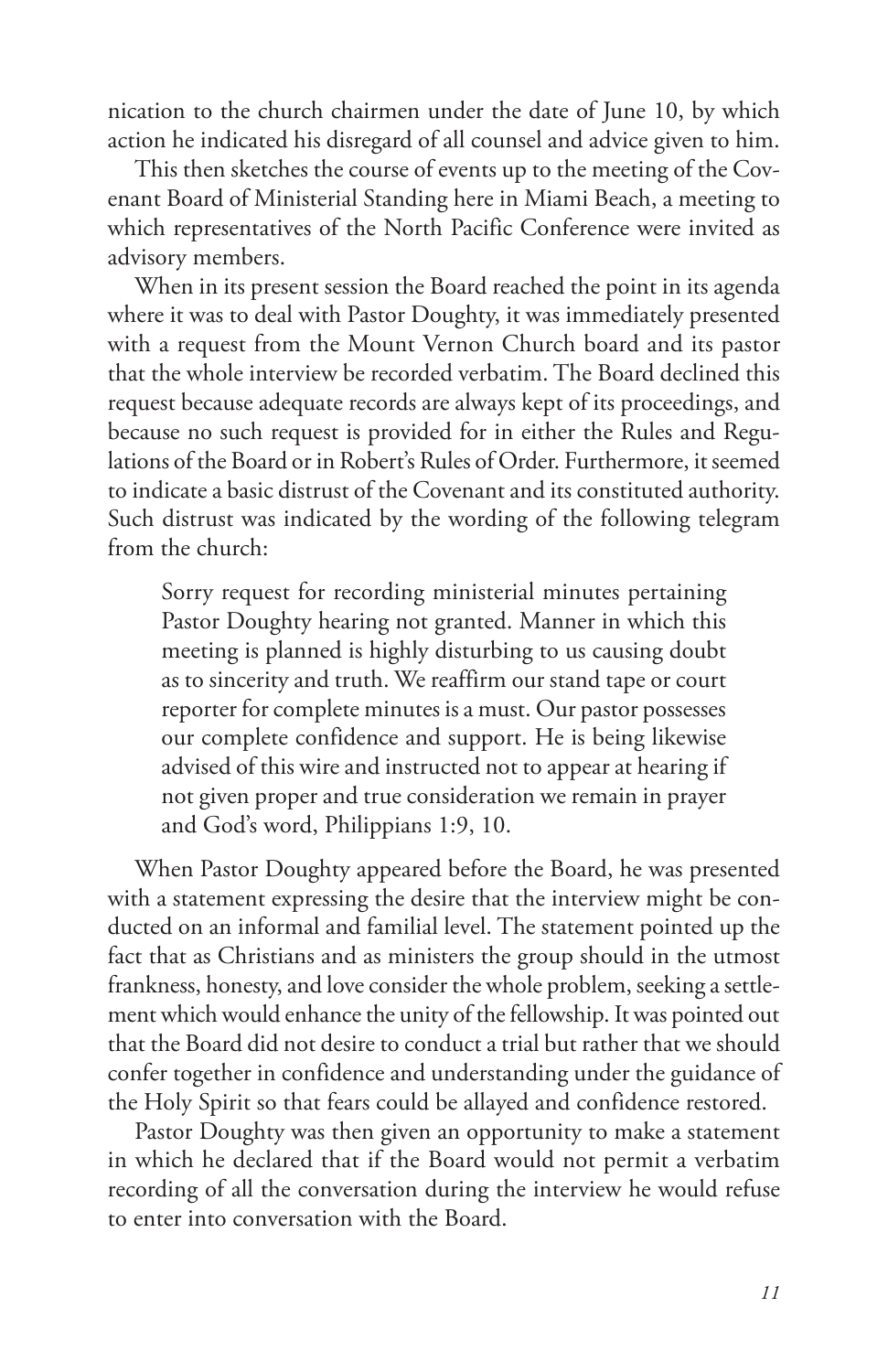In the absence of Pastor Doughty, who had been asked to leave the session while the Board considered a policy matter, the Board reconsidered the demand for such verbatim recording and by polled vote unanimously (one member of the Board not as yet having arrived) reaffirmed its previous decision. Pastor Doughty was then called back into the session and was informed of the Board's decision. He then reaffirmed his own decision, upon which the Board then asked him if he would be willing to discuss the whole problem in a preliminary unofficial, off-the-record session. He was asked to consider this alternative during the lunch hour.

In the afternoon session, the Board was informed by Pastor Doughty that he would not accept this alternate proposal. Upon receiving this statement, the Board expressed its deep regret and sorrow that its hopes and aims were not realized, whereupon Pastor Doughty withdrew from the session.

In view of all this, we present this resolution of censure and recommendation.

Inasmuch as Pastor Doughty has unethically and publicly called into question the complete trustworthiness of some Covenant leaders and ministers, whom he has mentioned by name, men in whom we have confidence and who have given ample evidence that they are trustworthy leaders and teachers and that they possess intellectual integrity and spiritual maturity; and

Inasmuch as he has proceeded by word and deed by such irresponsible publicity as to cause much disturbance and concern within our churches and among our ministers; and

Inasmuch as he has persisted in pursuing his course in disregard of the prescribed procedures, as indicated in the letter of the Covenant's president and its secretary, which reads in part, "We believe that criticism of Covenant policies and leaders is always permissible. It should, however, be made to the individuals and boards directly responsible. Furthermore, it should follow the procedures established by Covenant Annual Meetings"; and

Inasmuch as he has rejected both counsel and suggestions of friends, fellow ministers, and responsible boards within both his regional conference and the denomination, advice and counsel intended to bring about understanding and settlement of the differences; and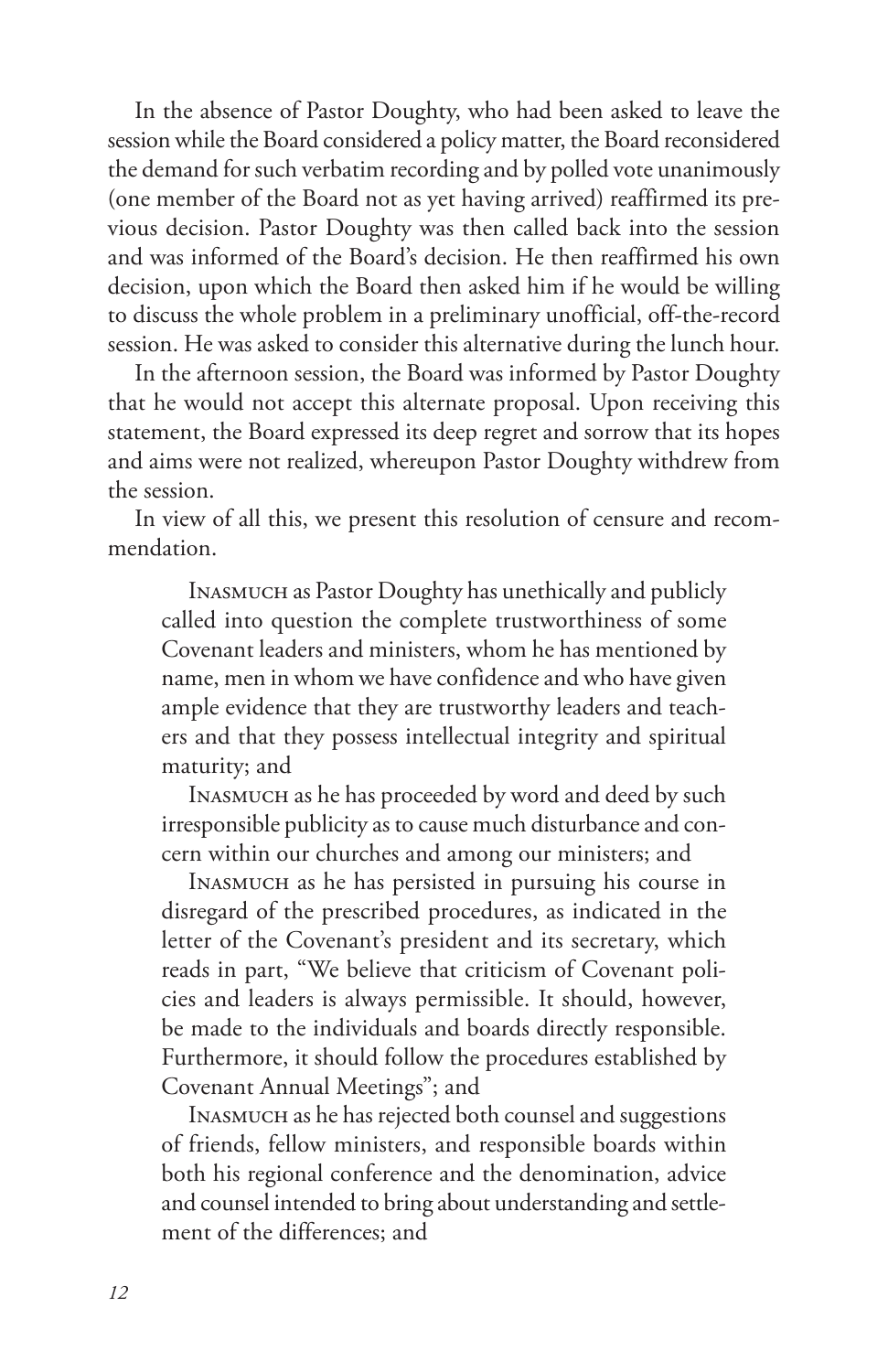Inasmuch as his actions have indicated a deep distrust of conference and Covenant leadership, and of the Covenant itself as represented by its Board of Ministerial Standing, thus casting aspersion and reflection upon the integrity and fairness of duly constituted authority; and

Inasmuch as he has failed to recognize and understand the principle of freedom of theological interpretation within the recognized authority of the Scriptures, which has traditionally prevailed within the Covenant, and has violated it in his attempt to impose upon his ministerial brothers,<sup>16</sup> and upon the Covenant church, his doctrinal positions; and, finally,

Inasmuch as all of this—conduct unworthy of a minister, un-Christian relationships to his fellow ministers, disloyalty to the Covenant—constitutes a serious offense against his brethren and the Covenant church, which has by ordination given him his official standing; therefore be it

*Resolved*, That we recommend to this Annual Meeting of the Evangelical Covenant Church of America:

1. That Pastor William C. Doughty be censured for his un-Christian spirit and his willful method of procedure; and

2. That we withdraw his ordination credentials for a period of one year, but grant him ministerial license, thereby placing him on probation under the discipline and direction of the North Pacific Ministerial Association through its board, and of the Covenant Board of Ministerial Standing, in order that there may be opportunity for repentance and reconciliation; and

3. That this ministerial license, granted for one year, be held on condition of acceptable ministerial behavior.

The Board of Ministerial Standing regrets the necessity of this resolution and recommendation. It has no intention of thereby inhibiting legitimate criticism properly channeled. When such is made, proper actions will be taken.

This resolution and recommendation does not reflect an evaluation of Pastor Doughty's contention that there is a drift toward liberalism.

<sup>16.</sup> The first women were ordained in the Covenant in 1978, two years after the Annual Meeting had formally approved the ordination of women. *Covenant Yearbook 1976,* 149; *Covenant Yearbook 1978*, 172.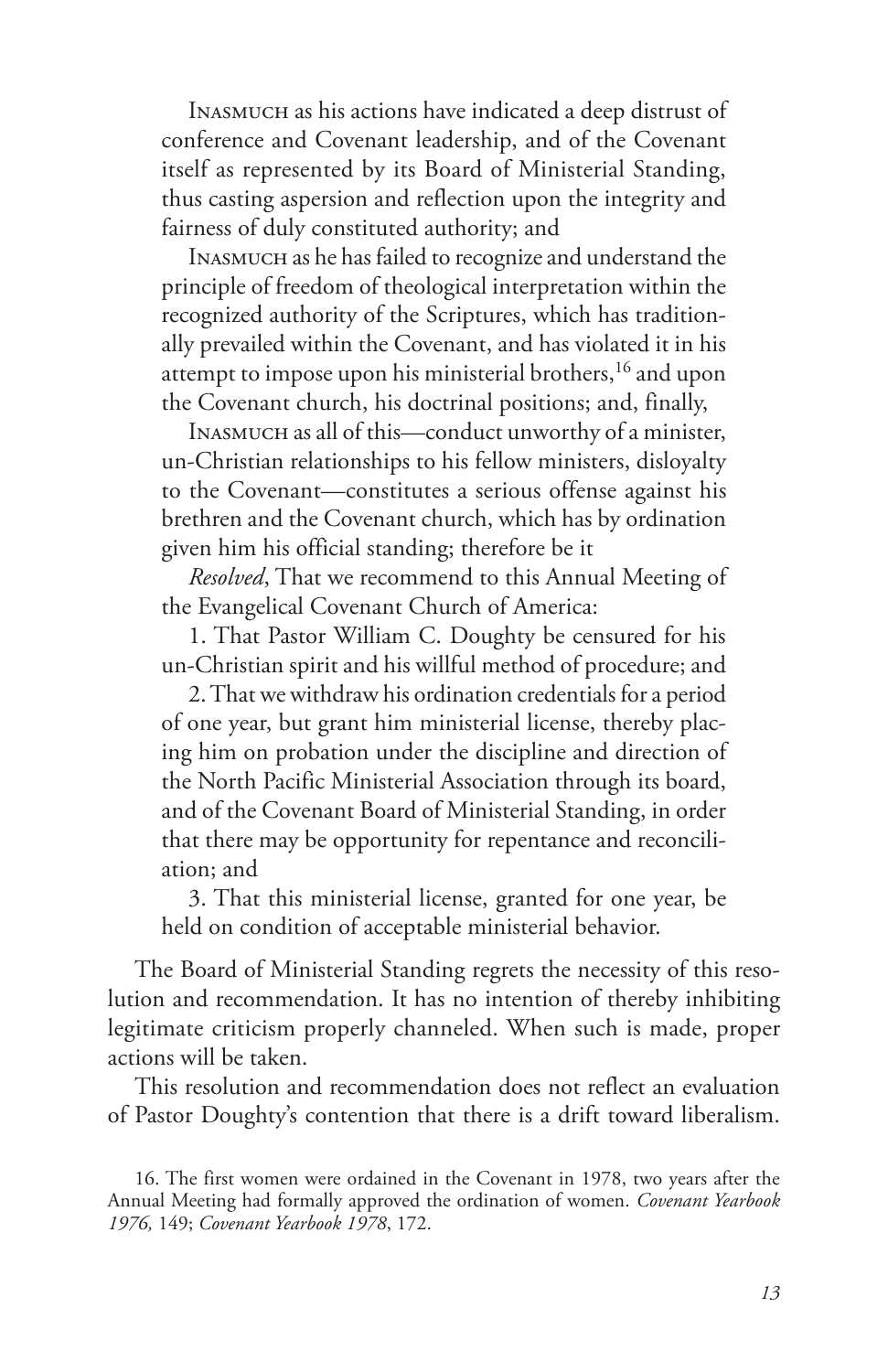Our action is based on his spirit and procedure. The Board has complete confidence in the integrity of our Covenant leaders and teachers. However, in view of the confusion which exists, the Board is appointing a committee to plan and prepare a study of the real nature of our highly cherished freedom in the Covenant and of our theological position within evangelical Christianity.

The moderator called upon Elmer Fondell,<sup>17</sup> an invited visitor to the Annual Meeting, to make a statement regarding proper procedure for the meeting at this time.

Mr. Fondell responded by pointing out that ecclesiastical assemblies can take one of two courses of action on matters such as that which was before this meeting: (1) it can conduct an open trial as in a general legislative assembly, or (2) it can appoint a small group to handle the matter. The latter has been our way of procedure. This does not permit an open trial by or in assembly. It does permit a statement by the regular board concerned, and a statement by the person involved and a rebuttal by the board. The assembly can then proceed to decide as to how it wishes to handle the resolution or recommendation presented.

The Board of Ministerial Standing having made its presentation, Mr. Doughty was recognized for a statement.

Mr. Doughty stated that he had not had adequate time to prepare and cited the Rules and Regulations of the Covenant Board of Ministerial Standing on the matter. He, thereupon, read the paper he had prepared for and read to the Covenant Ministerium.

Mr. Wickman<sup>18</sup> made only a general rebuttal to Mr. Doughty's statements.

Mr. Doughty was again allowed to speak in his own defense.

Leslie R. Ostberg,<sup>19</sup> a member of the Board of Ministerial Standing, pointed out that the problem before the assembly was related to larger

17. Professor of missions at North Park Theological Seminary (NPTS) until his retirement in 1963.

18. Virgil D. Wickman, pastor of First Covenant Church in Tacoma, Washington, and secretary of the Covenant Board of Ministerial Standing.

19. Ostberg was chair of Board of Ministerial Standing. The pastor of Edgewater Evangelical Covenant Church in Chicago, Ostberg came to the 1958 Annual Meeting as one of two presidential nominations along with A. Eldon Palmquist. It was Clarence A. Nelson, however, who would be voted as fifth president of the Covenant—the only Covenant president to be nominated from the floor of an Annual Meeting. Cf. *Covenant Yearbook 1958*, 211, 218–19.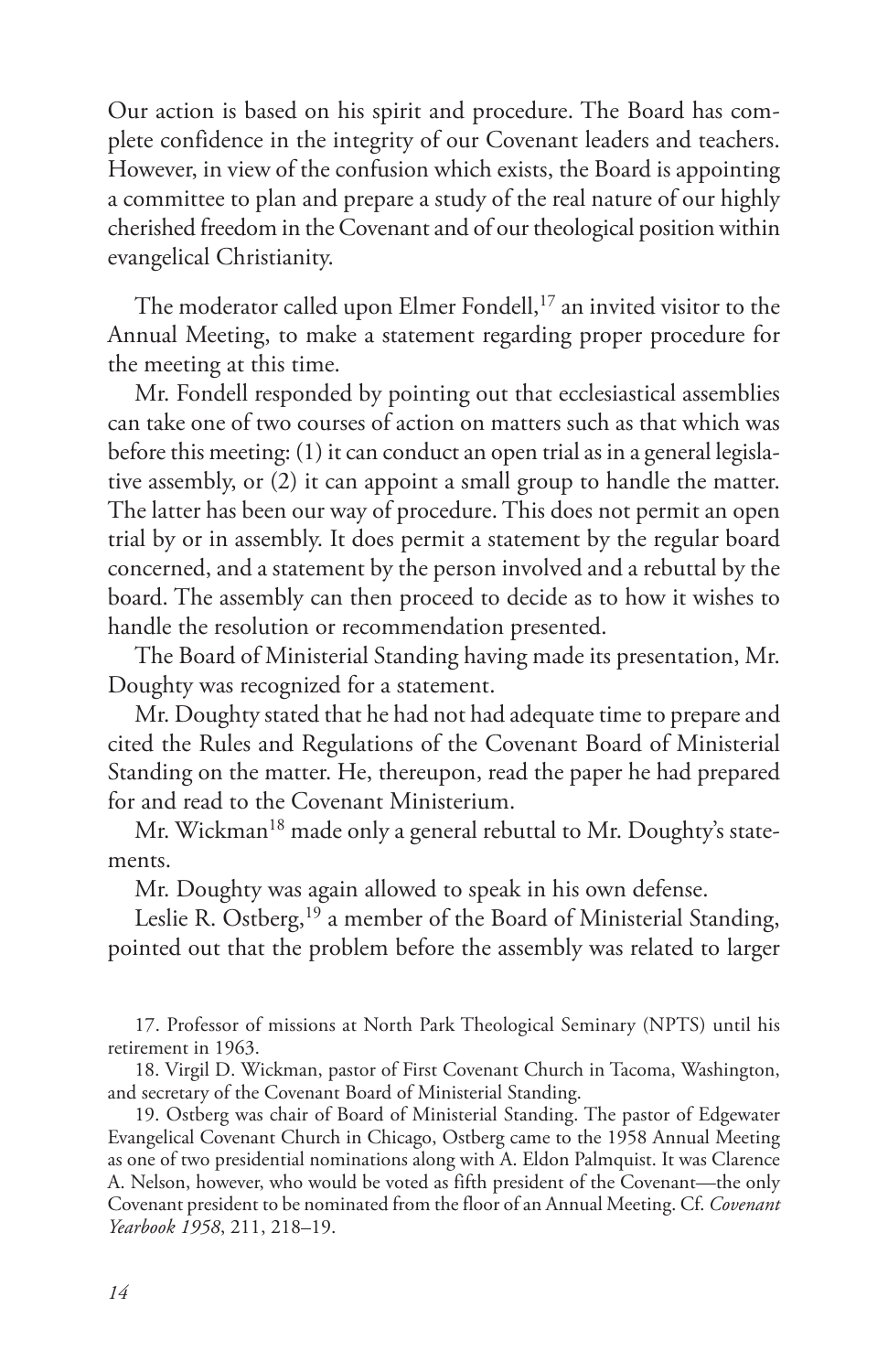problems within the North Pacific Conference and that the resolution of censure allows continued ministerial standing for Mr. Doughty.

Lester Munson, a member of the Covenant Executive Board, reminded the assembly that (1) its responsibility was to pass on the recommendation of the Board of Ministerial Standing, that (2) the Covenant has asked its pastors to rule themselves, and that (3) the recommendation imposes a lenient sentence considering the gravity of the offense. He therewith moved the previous question.

Wesley Nelson<sup>20</sup> appealed to the moderator for one more opportunity for Mr. Doughty to speak. Mr. Munson agreed to this procedure.

Mr. Doughty repeated that he had not had adequate time and opportunity to prepare for his defense. When put to a vote the previous question prevailed.

By vote of the assembly, a closed ballot was cast on the resolution and recommendation of censure presented by the Board of Ministerial Standing. The motion to adopt prevailed.

Arthur Johnson<sup>21</sup> (Lakeview, Chicago) asked the Board of Ministerial Standing why it had decided that further study of this situation must be deferred to next year.

Wesley Nelson pointed out that a great deal of time had been spent already on this issue, that further time was not now available, and that a study committee to be appointed later by this meeting would have opportunity to make a long overdue study of our denominational liberties.

The secretary of the Board, Mr. Wickman, replied that this was also made necessary by the fact that it could not confer further with Mr. Doughty as long as he demanded taping or verbal reporting of the proceedings, when the Board had no precedent for this method of recording nor any desire to engage in it. He further stated that the Board wishes to deliberately disassociate the matter of freedom within the Covenant and the matter of procedure in Mr. Doughty's specific case.

#### *Appointment of and Charge to Study Committee*

Mr. Wickman presented the following actions of the Board:

Separate from, but related to this entire statement just presented, and in specific reference to the committee referred to in the closing sentence

20. Pastor of Mission Covenant Church in Oakland, California, and member of the Board of Ministerial Standing. In 1960 he would be called to NPTS as associate professor of practical theology. See note 31.

21. Chair of and delegate for Lakeview Mission Covenant Church, Chicago, Illinois.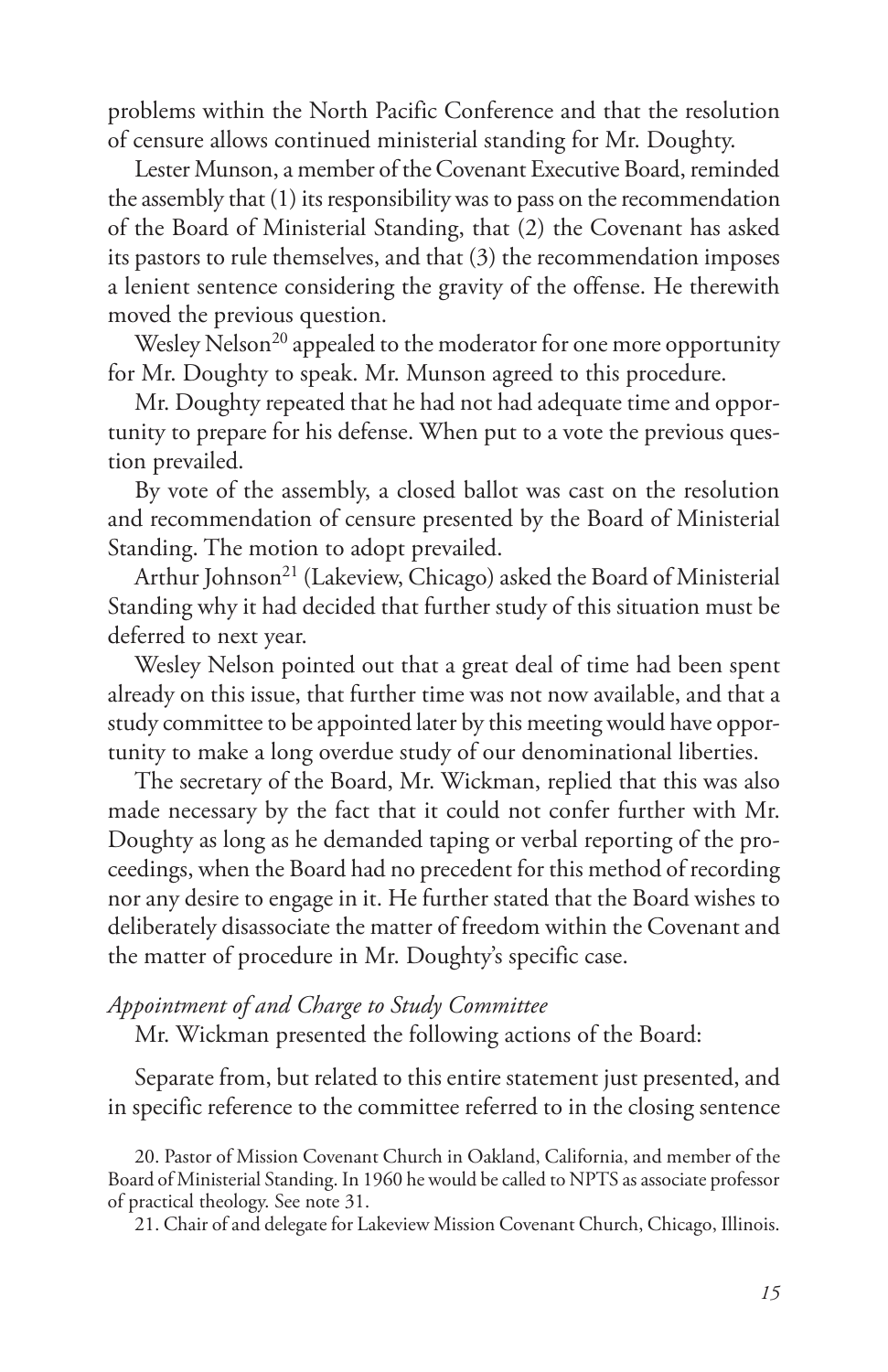of the statement, the Covenant Board of Ministerial Standing wishes to announce the appointment of that committee; namely, Arvid F. Carlson, Donald C. Frisk, Paul P. Fryhling, Henry A. Gustafson Jr., Eric G. Hawkinson, Wesley W. Nelson, and Leslie R. Ostberg, the last-named serving as chairman.<sup>22</sup>

This committee is requested to study problems that have been with us for a long time: first of all, the nature and scope of our freedom, which we look upon as a unique part of our tradition; and, second, our theological position related to our biblical heritage and to historical Christianity.

We would expect the committee to give structure and character to this study in our denominational context and to make use of all available resources. A preliminary report will be expected of the committee at the 1959 Annual Meeting.

We request the approval of this action by this Annual Meeting.

A motion to grant the requested approval prevailed.

Clarence A. Nelson, president of North Park College and presidentelect of the Covenant,<sup>23</sup> reminded the assembly that the above actions on the recommendation of censure and related matters still left members of the North Park Seminary faculty under a cloud of suspicion. He urged the assembly to remember that while the now authorized study was in progress it would continue to be the purpose of the school to serve in the high freedom given persons in Christ and promised that this freedom shall not be entangled. Prolonged applause followed Mr. Nelson's statement.

A motion to record the actual count of the votes on the resolution and recommendation of censure was lost.

Mr. Doughty was recognized by the moderator and assured the assembly that the censure voted him would not be taken lightly.<sup>24</sup>

22. See notes 25–33 below regarding committee members.

23. See note 19.

24. Doughty resigned his Covenant ministerial credentials the following year. *Covenant Yearbook 1959*, 221–22.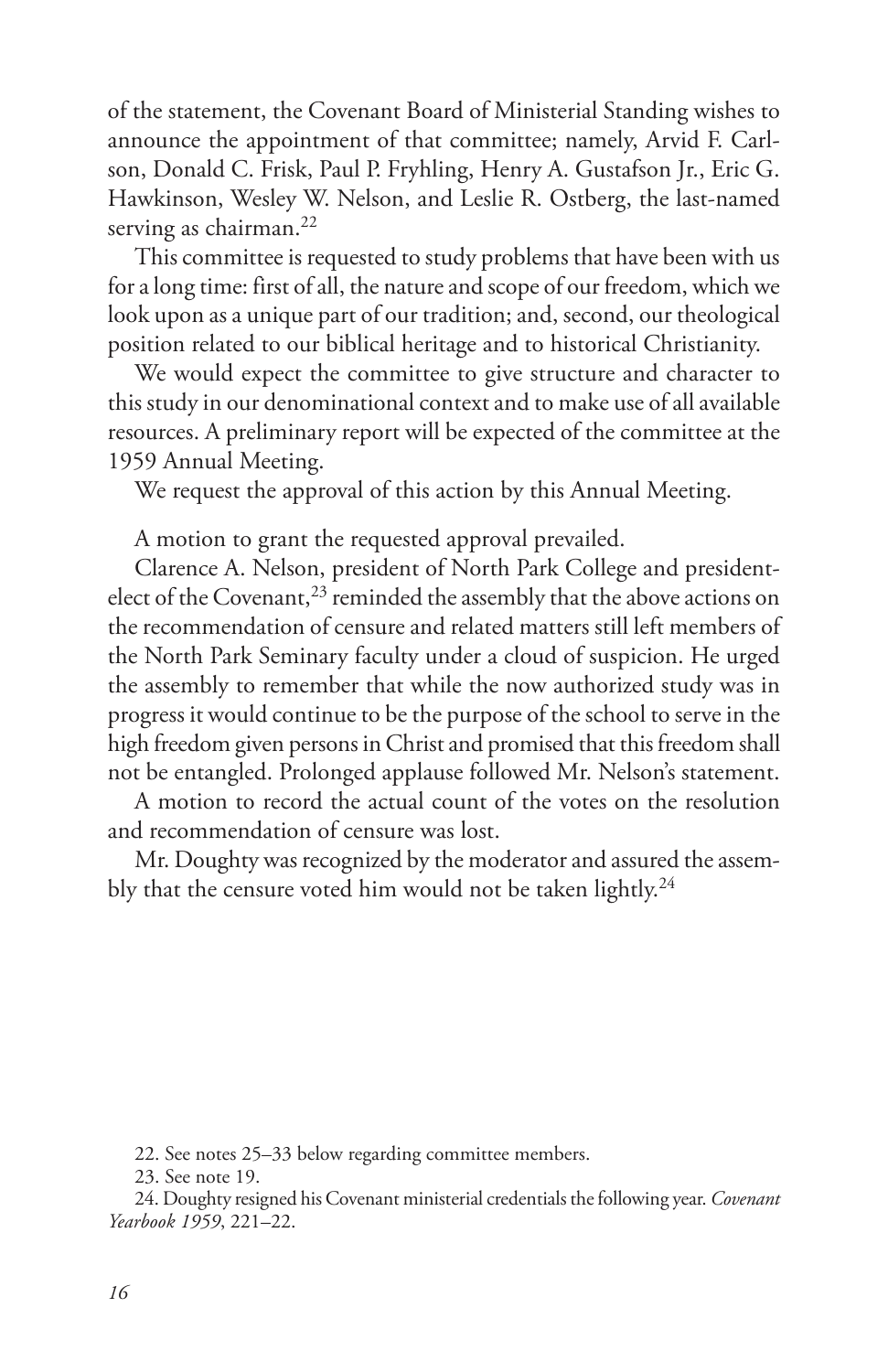#### **(II) The Full Report**

**Biblical Authority and Christian Freedom: The Final Report of the Covenant Committee on Freedom and Theology, Presented to the Annual Meeting of the Evangelical Covenant Church of America, Chicago, Illinois, June 18, 1963**

## *Preface*

[p. 3] With this report the Covenant Committee on Freedom and Theology concludes its work on the assignment given to it by the Annual Meeting at Miami, Florida, in 1958. This committee was originally appointed by the Covenant Board of Ministerial Standing "to plan and prepare a study of the real nature of our highly cherished freedom in the Covenant and of our theological position within evangelical Christianity" (*Covenant Yearbook 1958*, p. 240). In approving the appointment of the committee, the Annual Meeting gave it the following assignment: "to study problems that have been with us for a long time: first of all, the nature and scope of our freedom which we look upon as a unique part of our tradition; and, second, our theological position related to our biblical heritage and to historical Christianity" (*Covenant Yearbook 1958*, p. 242).

The first part of this assignment has been completed. The committee presents herewith its findings concerning the nature and scope of Christian freedom within the framework of biblical authority. This is not to be construed as a creedal statement but as an historically oriented description of today's Covenant Church. The subject matter is confined to authority and freedom—the authority of the Bible and our freedom in Christ.

The second part of the committee's assignment, namely a description or definition of the Covenant Church's theological position, was begun with a study document on the "Nature of the Church and the Sacraments," which was submitted to the 1962 Annual Meeting in Seattle, Washington. This should be considered as the first step in the fulfillment of the second part of the committee's assignment. The task of defining the theological position of the Covenant Church is conceived as a work that will continue as long as God grants life and purpose to our fellowship. It remains for the denomination itself to appoint such committees or commissions as it considers necessary to continue this work.

The report which follows, entitled *Biblical Authority and Christian Freedom*, when endorsed by this Annual Meeting, will, until such time as it may be revised by further denominational action, serve the Covenant Church in the following ways: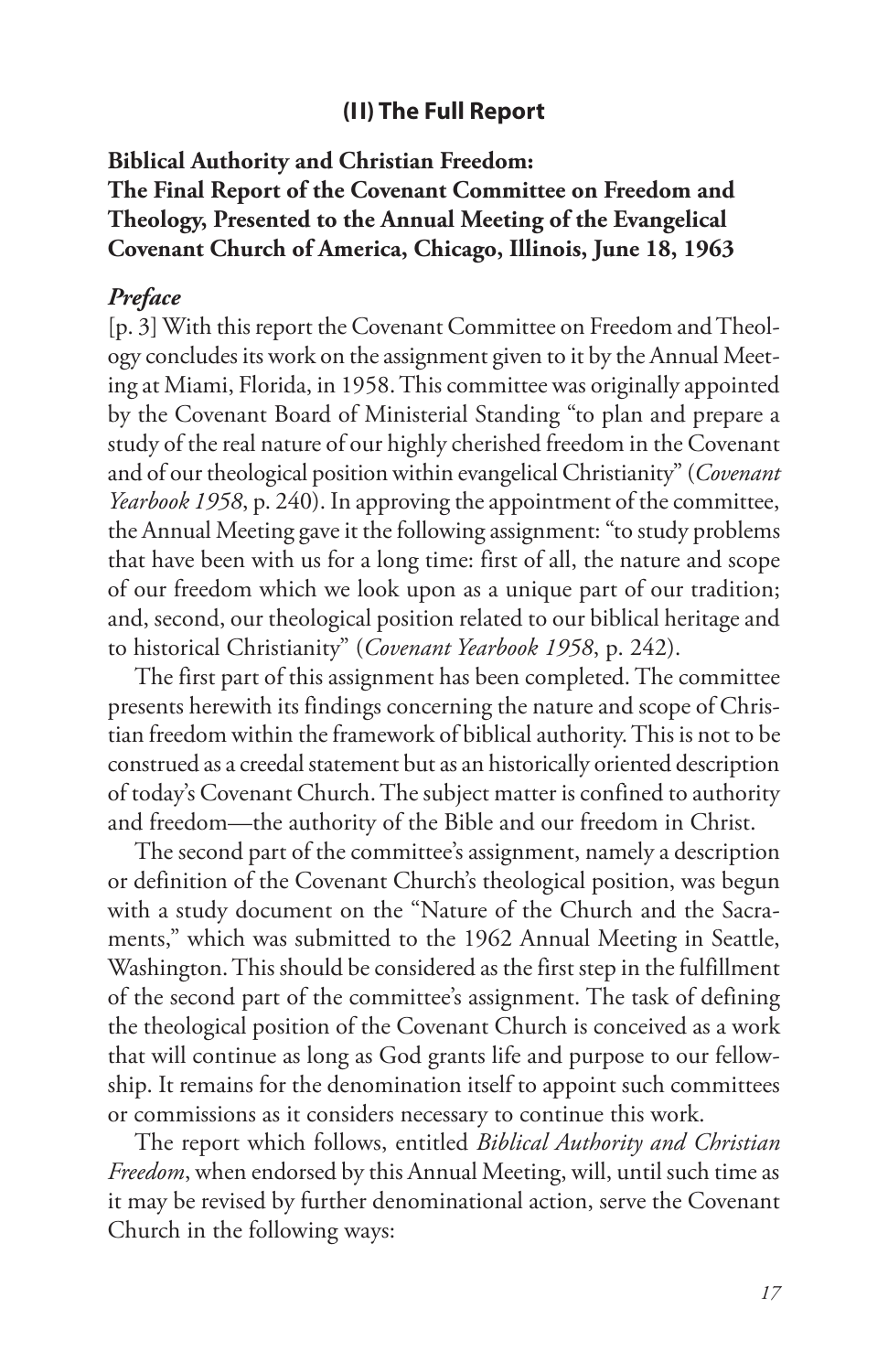(1) A Means of Identification. Without claiming uniqueness for the Covenant denomination within the family of God, it is herein identified by its concern for biblical authority and Christian freedom. [p. 4]

(2) A Frame of Reference. As a non-creedal church, the Covenant is subject to periodic pressures from its own membership to define the basis for its unity and the boundaries of its diversity. *Biblical Authority and Christian Freedom* is a statement to which reference may be made to determine whether or not particular courses of action or types of thought are consistent with Covenant principles and practice.

(3) A Basis for Mutual Understanding. As the Covenant Church grows older in years and larger in numbers, it becomes increasingly important for its survival as a vital fellowship that its members understand and accept each other in a spirit of mutual trust and confidence. The basis for such mutuality is described in this document.

(4) A Definition of Freedom. By examining the implications of our freedom in four significant areas of our common life as embodied in *Biblical Authority and Christian Freedom*, the committee has sought to provide adequate guidelines for both the limitation and protection of this freedom.

The Covenant Committee on Freedom and Theology

Donald C. Frisk, North Park College<sup>25</sup> Paul P. Fryhling, Minneapolis, Minnesota<sup>26</sup> Henry A. Gustafson, Jr., North Park College<sup>27</sup> Eric G. Hawkinson, Fort Lauderdale, Florida<sup>28</sup> Irving C. Lambert, Secretary, Glen Ellyn, Illinois<sup>29</sup>

25. Dean of the seminary, having succeeded Eric Hawkinson in 1961, and professor of theology at NPTS.

26. Pastor of First Covenant Church in Minneapolis, Minnesota, and vice-chair of the Northwest Conference. Fryhling joined the Board of Ministerial Standing in 1962 but resigned the following year.

27. Professor of New Testament at NPTS.

28. Dean of the seminary when the commission began its work, Hawkinson retired in 1961 and in 1963 was serving as pastor of Evangelical Covenant Church in Pompano Beach, Florida, a church plant that joined the Covenant at the 1963 Annual Meeting (*Covenant Yearbook 1963*, 134). A surgery prevented him from attending that gathering.

29. Executive at Ryerson Steel and long-time member of Douglas Park Covenant Church in Chicago. He was the father of Jean Lambert, the ninth woman ordained in the Covenant (cf. Kelly Johnston, "Jean C. Lambert: Covenant Pastor, Theologian, Pioneer," *Covenant Quarterly* 75:1 [2017]: 31–49). The Irving C. Lambert award, honoring commitment to urban ministry, continues to be given in his name.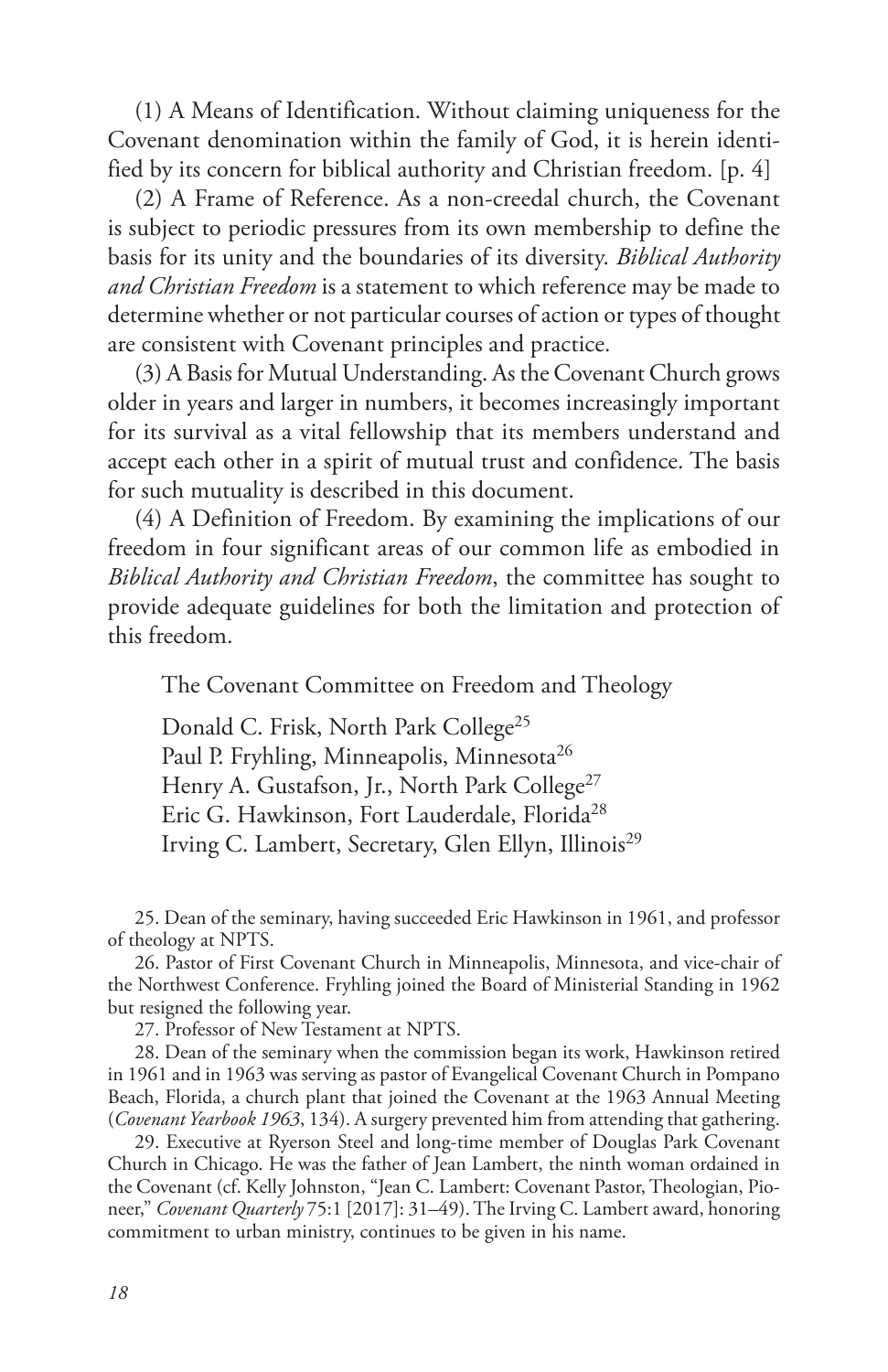Karl M. Nelson, Princeton, Illinois<sup>30</sup> Wesley W. Nelson, North Park College<sup>31</sup> Robert H. Peterson, San Francisco, California32 Leslie R. Ostberg, Chairman, Quincy, Massachusetts<sup>33</sup>

Walter Thorell and Arvid Carlson found it necessary to resign from the Freedom Committee for personal reasons. [p. 5]

### *Chapter 1: The Authority of the Bible*

The Covenant Church was born in the pietist movement and in the Scandinavian revivals of the nineteenth century. It found its source of vital spiritual life in a renewed appreciation of the Scriptures. The established church of the day honored the Bible and accepted its authority, but its concern was more often with the letter than with the spirit. Although it was rigidly orthodox, it often did little to meet the needs of the heart and made difficult a warm-hearted and vital relation to the message of Scripture.

The spiritual power of the pietist movement lay in its recovery of a vital and dynamic use of the Bible. This early pietist approach to the Scriptures was not new. Rather, it was the rediscovery of the living view of the Bible which characterized the early Reformation.

It has been and remains the conviction of the Covenant that the Bible is "the Word of God, the only perfect rule for faith, doctrine, and conduct."34 Our forebears considered the Bible to be a book which, while referring to many things, is primarily about one thing—our salvation and

30. Member of Mission Covenant Church in Princeton, Illinois. Medical doctor, former Covenant missionary to China, and father of F. Burton Nelson, NPTS professor of ethics and theology 1960–2004.

31. Associate professor of practical theology at NPTS. See note 20.

32. Attorney, member of First Covenant Church in San Francisco and the Board of Directors of North Park College and Theological Seminary.

33. See note 19. By 1963, Ostberg was serving Covenant Congregational Church in Quincy, Massachusetts.

34. In 1963, the Covenant's Confession (Constitution, Article II) read: "The Covenant Church believes in the Holy Scriptures, the Old and the New Testament, as the Word of God and the only perfect rule for faith, doctrine, and conduct" (*Covenant Yearbook 1963*, p. 428). Compare with the Covenant's founding confession (1885): "This Covenant confesses God's word, the Holy Scriptures of the Old and New Testament, as the only perfect rule for faith, doctrine, and conduct," and current confession: "The Evangelical Covenant Church confesses that the Holy Scripture, the Old and the New Testament, is the Word of God and the only perfect rule for faith, doctrine, and conduct" (Constitution, Article II).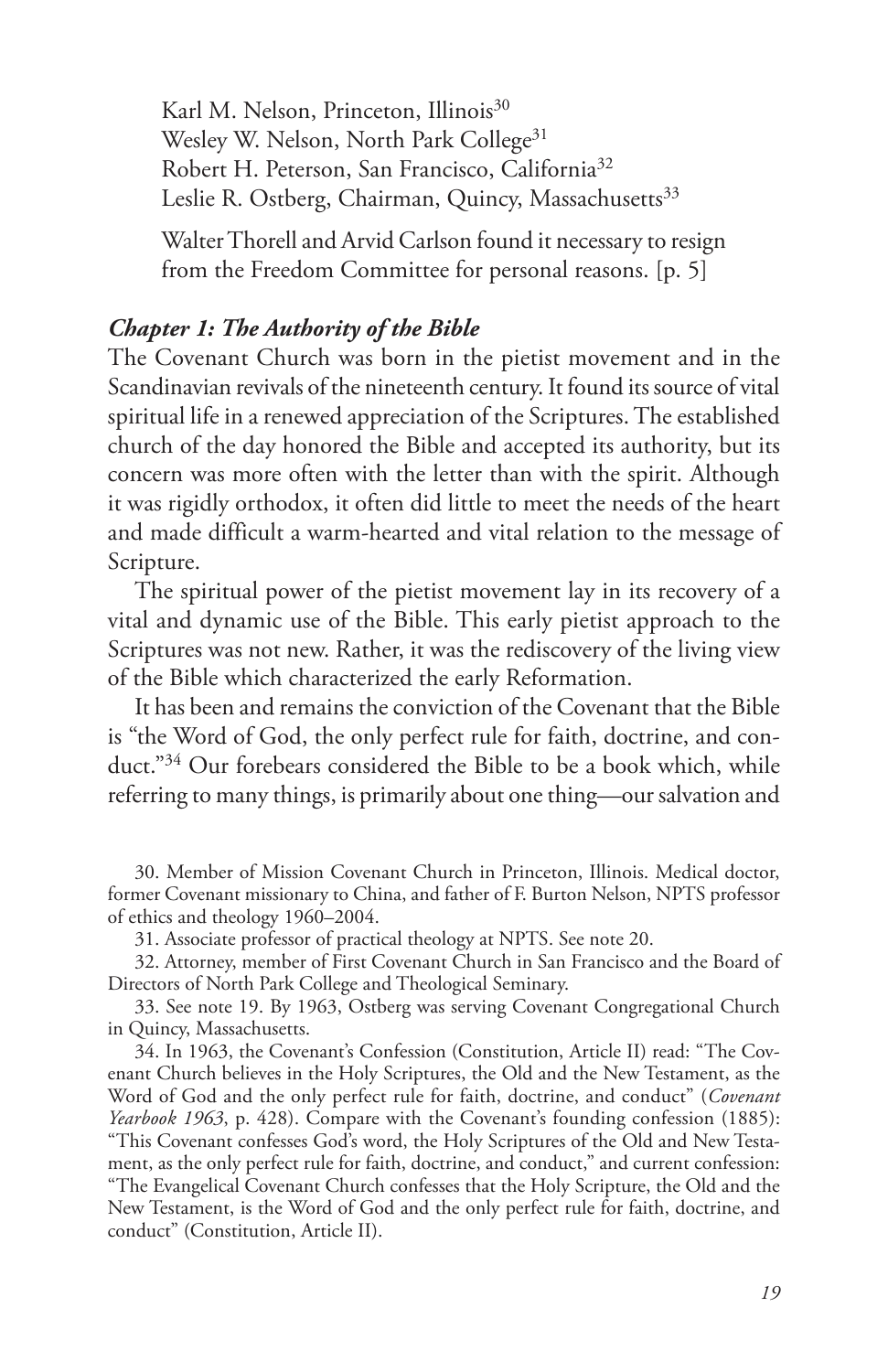the power to walk therein. Its essential content is the gospel of our Lord Jesus Christ. To read it properly, therefore, is to find it an altar where one meets the living God and receives personally the reality of redemption.

In its primary sense, God's revelation of himself is made in the person of his son, our Lord Jesus Christ. In his birth, life, teaching, ministry, death, and resurrection, the redemptive action of God in history is seen at its decisive focal point. On the cross, atonement for our sins is accomplished; in the resurrection, our victory over sin and death is assured; in the promise of his second coming, the consummation of his purpose for history is made sure.

The early church proclaimed this revelation of God in Christ as the central theme of its message of redemption. This message was understood in the light of the Old Testament and preserved in the New Testament (1 Corinthians 15:3–4). The Scriptures, written by godly men inspired by the Holy Spirit, arose in the life of the believing community. Used in the writing were of necessity human words, figures, and concepts which were in relation to the culture of their time. In and through this temporal language, God speaks his eternal word wherein is our salvation.

The Scriptures are both the witness to God's redemptive action in history and the interpretation of that action. Both the redemptive action in history in which God discloses himself and the interpretation or meaning which the Scriptures give of [p. 6] that action together constitute revelation. The church sees in such revelation the glory and mystery of God who condescends to speak his word through human words and finds in it a mystery which can be compared to the Incarnation of the eternal son in the man Jesus. It looks upon the revelation, writing, gathering, and preserving of the Scriptures as a great work of God.

While the Scriptures address themselves both to the mind and heart, the proof of their authority is not determined ultimately by the tests of human reason but by God himself as he bears witness to the Word through the inward work of the Holy Spirit in our minds and hearts.

Because there is no other channel through which redeeming knowledge of God is now disclosed to humanity, the church is bound to the Scriptures. Only in and through them does the church find the source of its life. Therefore, its faith, its worship, its conduct, its fellowship, and its freedom must all arise out of, be judged by, and be renewed by the Scriptures.

Because the Scriptures have arisen within history and are transmitted to us through historical processes, the church in its educational task is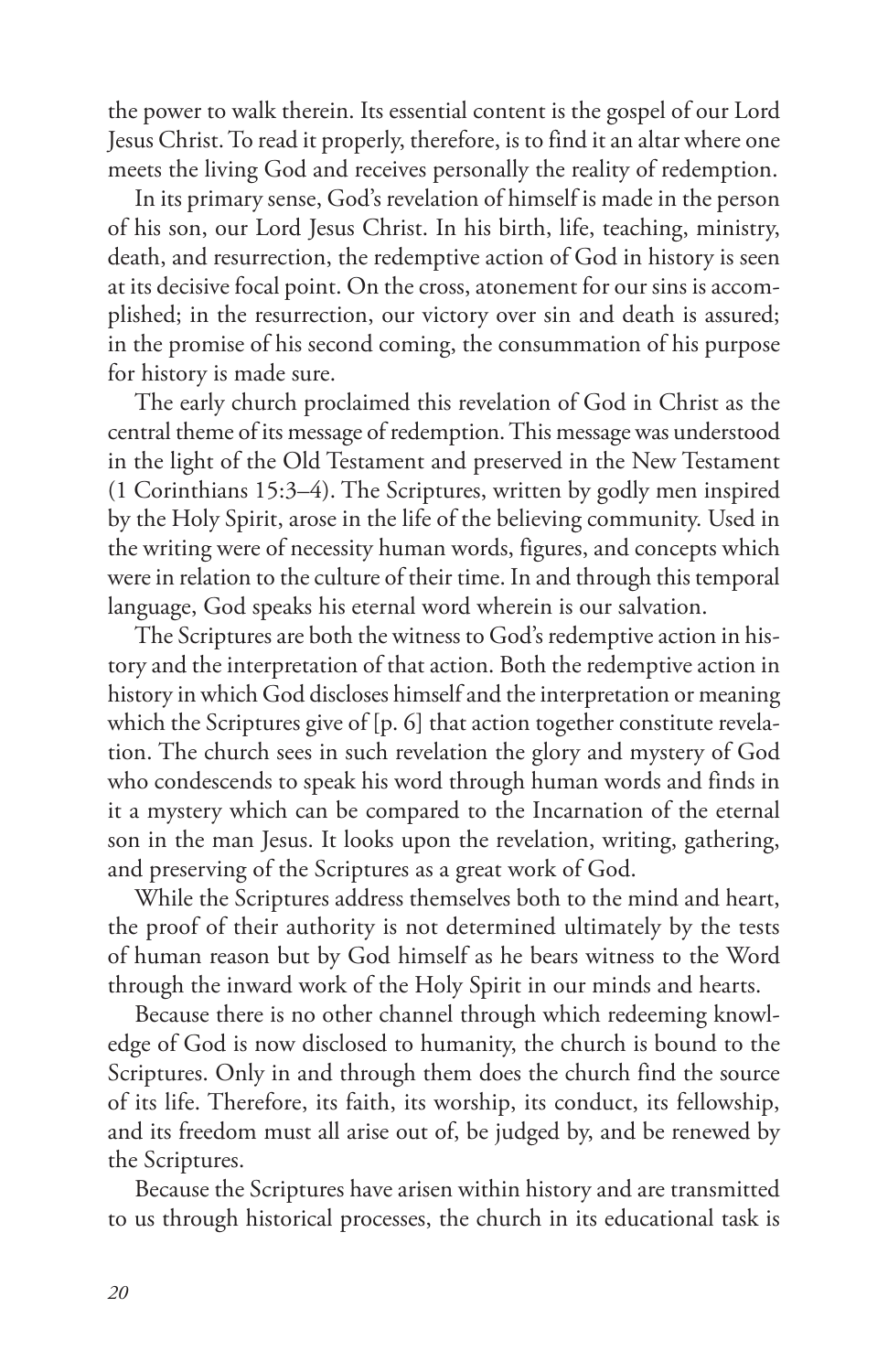obliged to use the best available methods of scholarly research to answer questions pertaining to text, authorship, circumstances of origin, content, and meaning.

Because the Bible is the word of God, the church is obliged to treasure its message, guarding against every temptation to obscure its plain teaching or evade its truth and humbly submitting itself to responsive obedience in the Holy Spirit.

The Evangelical Covenant Church is a community of people which "believes in the Holy Scriptures, the Old and New Testaments, as the Word of God and the only perfect rule for faith, doctrine, and conduct."35

What does this statement mean for the understanding of ourselves as a Christian community?

(1) It means that we are a people of a book. We believe that the Bible is the place where God is to be met, where his forgiveness is proclaimed, and where his will is made known. This is not to say that he is unable to speak through other means; but it is to affirm that he has chosen to speak to humanity through the Bible. The Bible is the means by which God has chosen to reveal himself to us.

Accordingly, we believe that when God speaks through a sermon, it is because the sermon is the message of the Bible. When he speaks to us in prayer, it is because our prayer is prayer according to the Bible. When we hear him speak in the events of history, or in the world of nature, it is because we have learned through the Bible to understand what it is that he is saying in these areas. The Bible is for us a meeting place with God.

(2) Our statement of faith also means that we believe the Bible stands in judgment upon our sinfulness. Its message is the story of God's love for the world, of his calling us from our sin, and of his demand that we share in his redemptive ministry; as such it stands in judgment upon the Christian church and condemns all thought and action which does not conform to the will herein revealed. The carelessness that would distort the gospel out of concern for success or growth; the excessive concern for the comforts of life in a world of misery and need; the [p. 7] failure to live as persons accountable to God for all expenditures of money, talent, and time; the factionalism and exclusivism by which the members of Christ's body are separated from one another; the sinful pride and prejudice which prevents loving of persons of other races, religions, and classes; the failure to understand appreciatively those in the Christian fellowship

35. See note 34.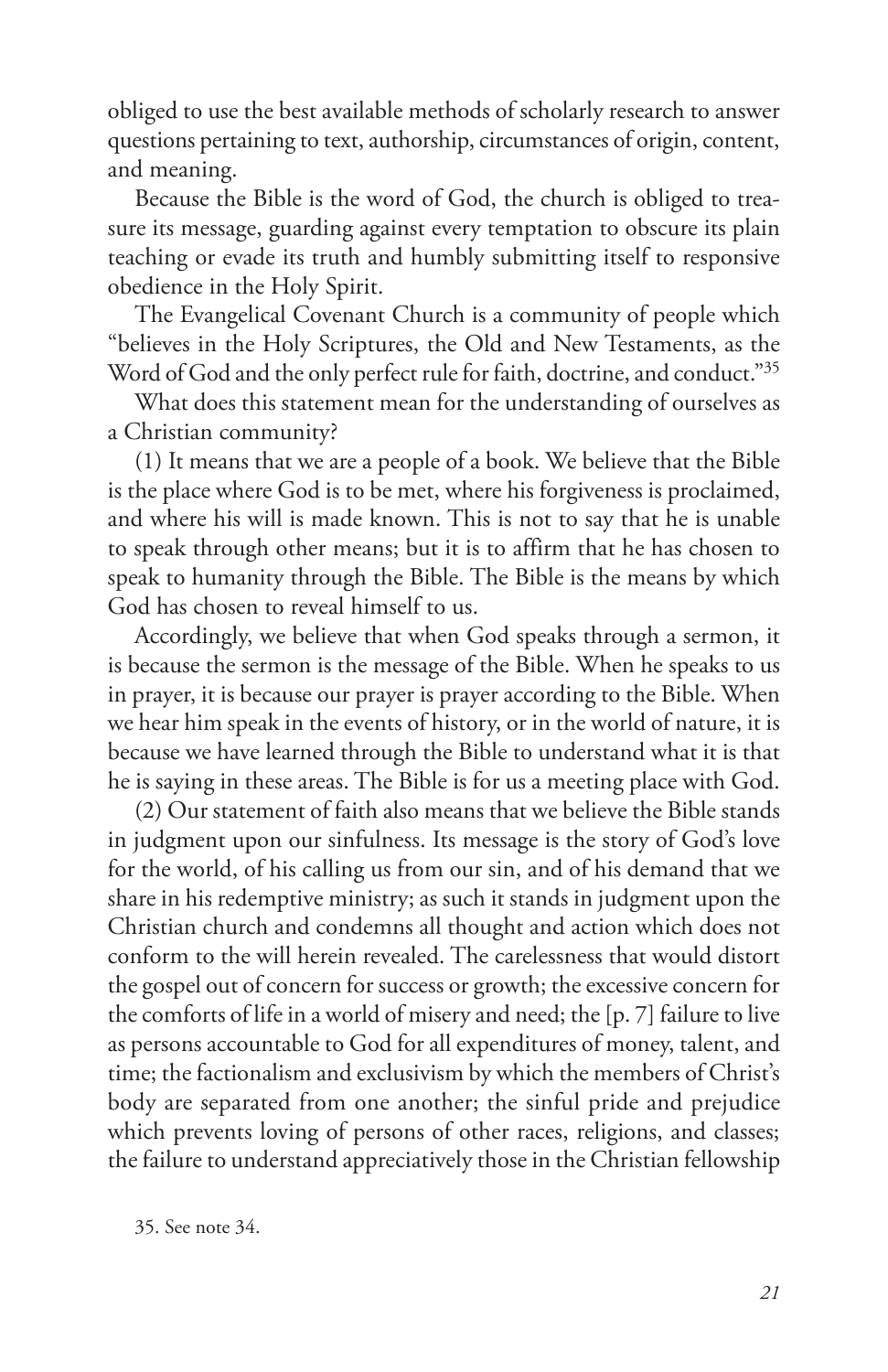with whom we disagree; the unwillingness to extend to individualists and non-conformists the freedom required for creative spiritual growth; and the joylessness sometimes attendant upon the Christian community in its excessive concern for self and its neglect of the grace and power available in Christ—all these the Bible condemns and in judgment calls the Christian to repentance and renewal.

This message of judgment, then, is only the context for the more positive function of the Bible. It is not only a book that judges. It is also a means of grace, and as such the Christian community has experienced it. Through its message, God confronts people with the grace of forgiveness and the gift of new life, and through the reverent reading of it God's Spirit nourishes the faith, deepens the love, guides the conduct, and encourages the hope of the Christian person.

(3) Clearly implied in our statement of faith is the conviction that a spiritually healthy Christian community must be sustained by a right use of the Bible. For the Bible, through which we hear God's judgment upon our sinfulness, is also the means by which there comes God's saving and healing word of life. To receive these words of judgment and renewal we must restore the book to the place which our Covenant forebears gave it. It must be the center of our life and worship. It must be the daily bread of every Christian; it must be the constant diet of every church.

Our times of Bible study are to be regarded as times of prayer. After using all our resources to determine the original meaning of a passage, our task is to turn its message into a prayer, marking its relevance for our lives as members of a Christian community in a world that needs salt and light.

If, as individual Christians and as a Christian community, we learn to listen to God's voice breaking through to us day after day and week by week from the pages of his chosen book, we will discover a deepening of our love for him who saves us, a widening of our love for this sinful world, a strengthening of the bonds of fellowship and mutual trust within the Christian community, and a growing Christlikeness in the lives of his saints. [p. 8 blank] [p. 9]

## *Chapter 2: Freedom within Authority*

The Covenant Church, accepting the authority of the Scriptures, must inquire into the nature of Christian freedom, the way in which it has experienced that freedom, and the ways in which that freedom may be maintained.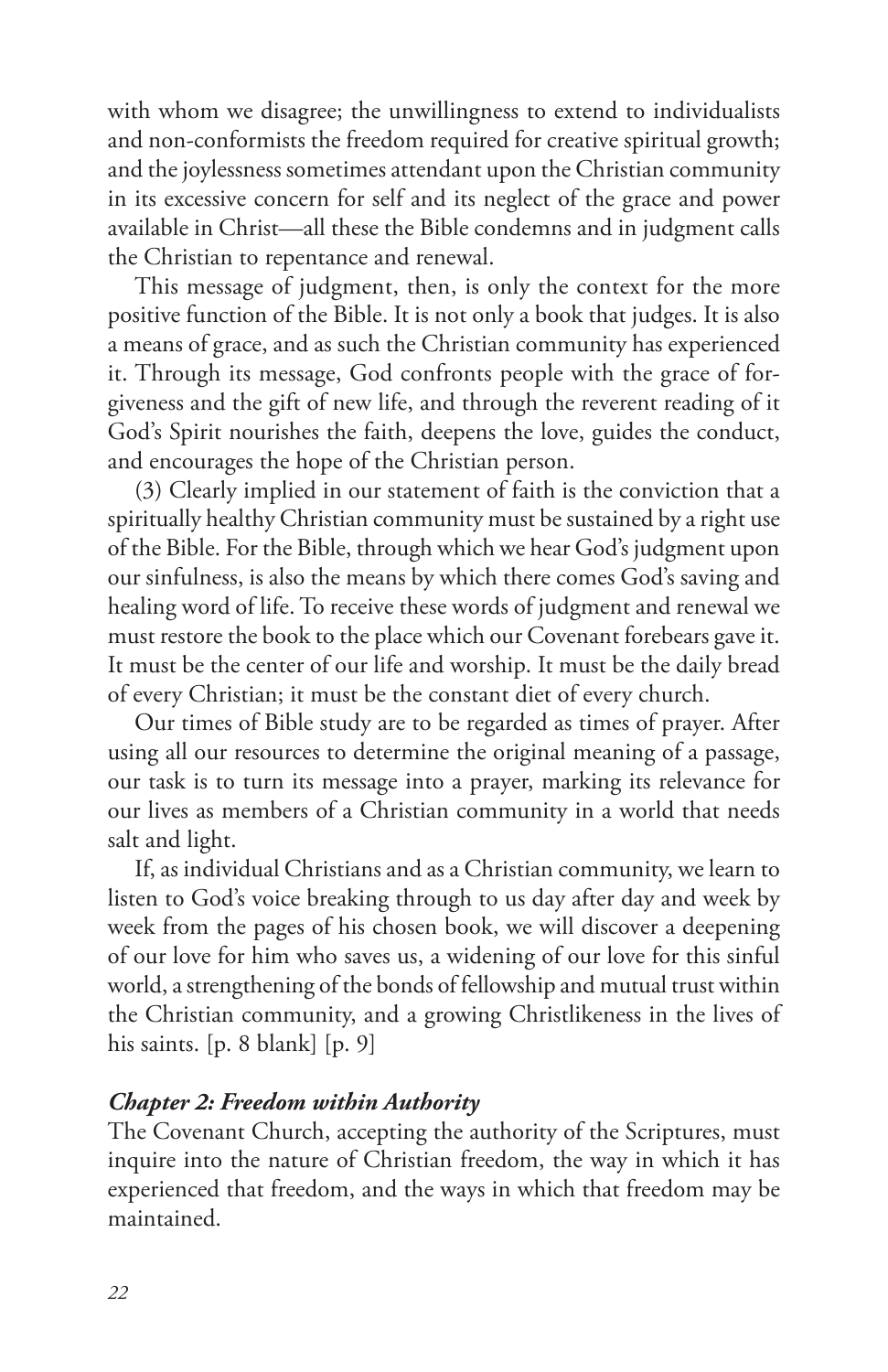# *A. What Is the Nature of Christian Freedom?*

The human situation, as described in the Bible, is a situation in servitude. Humanity is enslaved to numerous powers: to sin, law, death, and spiritual forces. These debilitating servitudes keep individuals from realizing their own meaning and potential. Enslaved by these powers they cannot discover what God meant them to be. They are not free.

The good news assures us that these many servitudes may be exchanged for one new commanding control—a voluntary bondage to God. Paradoxically, this voluntary bondage to God is freedom itself. For the yielding of one's life in obedient love to the will of God is the avenue to human fulfillment. In this yielding of self to God, the person discovers their own true destiny. Hereby one becomes what they were meant to be: the servant, the child, the friend of God. To become what one is meant to be, to realize the very purpose for which one is created, that is freedom.

Freedom, then, is the gift which comes through obedience to God's will. This will is made known to humanity in and through the Scriptures, and particularly through Jesus Christ. In Christ God has spoken, revealing both his judgment and his salvation. Through Christ God has acted, calling humanity to repentance, to the forgiveness of sins, and to a new life of fellowship with himself.

Freedom is a gift which one must rightly use if one would retain it. On the one hand, the Christian has been set free to live in fellowship with God and others in obedient conformity to God's will. On the other hand, the Christian is threatened with the continuing possibility of some new or old servitude and stands in continual need of the resources of grace. Thus, freedom is conceived as a state of being free and a process of becoming free. "For freedom Christ has set us free; stand fast therefore, and do not submit again to a yoke of slavery" (Galatians 5:1).

What relevance has this definition of the Christian's freedom and this description of the human situation to us who are confronted by a diversity of opinions in many matters of doctrine and by a variety of standards in many areas of conduct? If we believe that our freedom is found in our conforming to the will of God, then it becomes imperative that we know what that will is. According to the Christian faith, [p. 10] God has revealed his will to humanity in the Bible and supremely in the life, death, and resurrection of Jesus Christ. Hence, the Bible is the avenue to freedom. Its message is God's word, to which human beings, if they would be free, must respond in obedient faith.

On the central issues of our faith, doctrine, and conduct, the biblical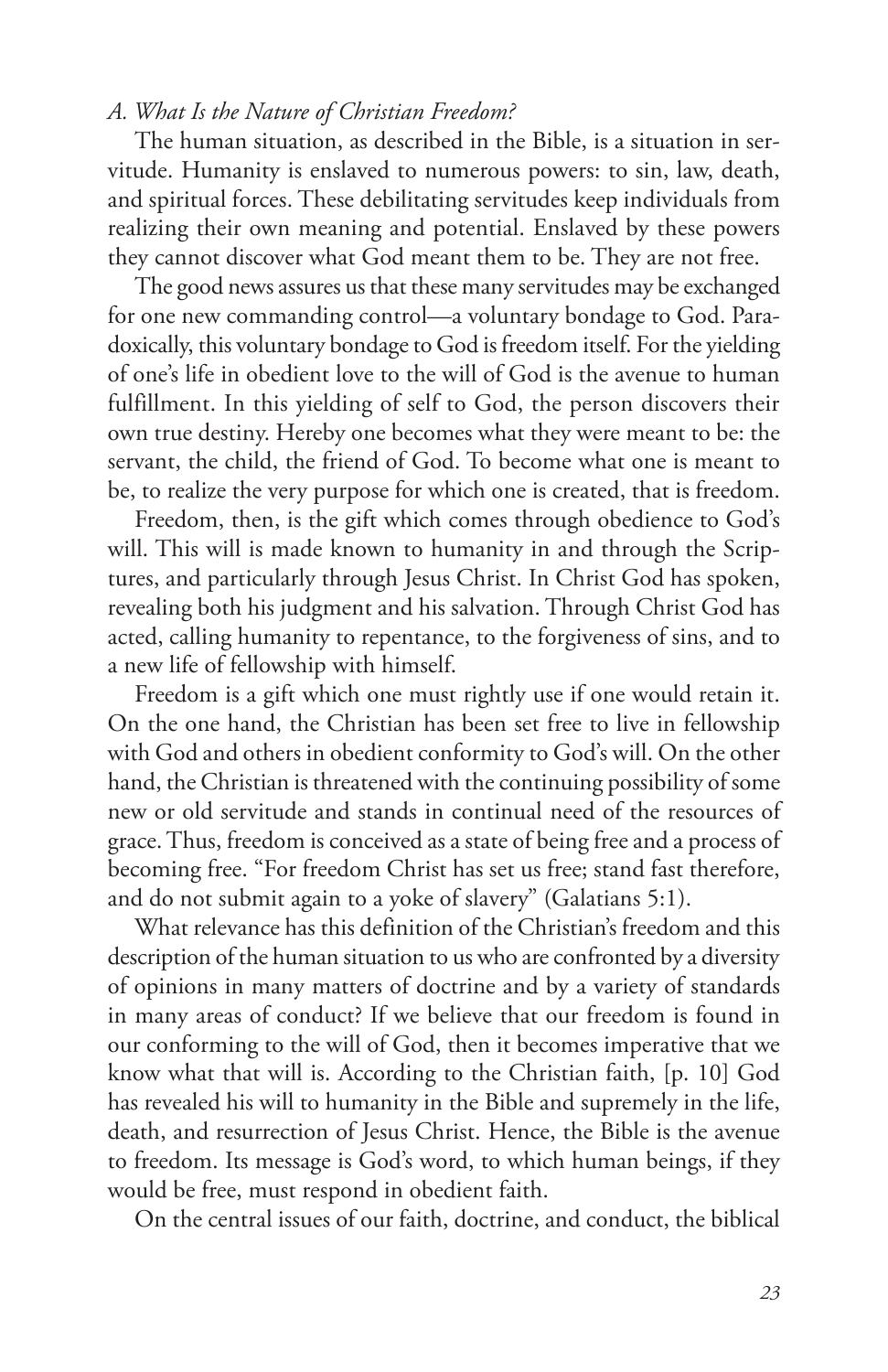message is sufficiently clear: the creation of all things by God, humanity made in the divine image but fallen in sin, their consequent moral inability to achieve redemption, the incarnate and sinless life of Jesus Christ, the Son of God, his atoning death and resurrection, redemption through faith in him, the regenerative and sanctifying work of the Holy Spirit, and the promise of Christ's coming again to consummate his kingdom and judge the world. These affirmations constitute the essential core of the biblical message and are sufficiently clear for our salvation.

However, the meaning of the Bible or the nature of its relevance is not so clear as to remove all diversities of interpretation. Christians do hold divergent views on the theological definition of such doctrines as biblical inspiration, the sacraments, the incarnation, the atonement, the application of the Christian ethic, and the consummation of the age. Thus, while there is unity on the level of faith in Christ and the gospel, there is diversity on the level of theological expression.

The diversity is not in itself contrary to the will of God. The Bible affirms that God created us as finite human beings. Our diversity is a reflection of our finiteness as well as our immaturity. Hence, his will is that we should recognize this finiteness and be dependent upon and responsive to the revelation he has already given to us. While attempting to state the content of the revelation in terms that are meaningful to us, we must keep in mind that our apprehension of the revelation is subject to the limitations of our humanity and that we are subject to error and often in need of correction.

For the Christian to accept God's will involves acknowledging their finiteness and their dependence on God. On the one hand, this implies the importance of constructing a theology which will clarify faith. On the other hand, it gives the Christian freedom from bondage to any human-made theological system by whatever name it may be called. It gives freedom to be open to the correction of one's fellows and to the rich possibilities of spiritual growth which accompany this acceptance of one's finitude. It gives freedom to discover one's utter dependence on God's revealing work of grace as the only avenue to personal fulfillment. Thus, it gives freedom to be what God meant for each person to be—the dependent, obedient, and victorious child of God.

#### *B. How Has This Freedom Been Experienced in the Covenant?*

This understanding of freedom as submission to the will of God was exemplified in the work and teaching of the founders of our denomina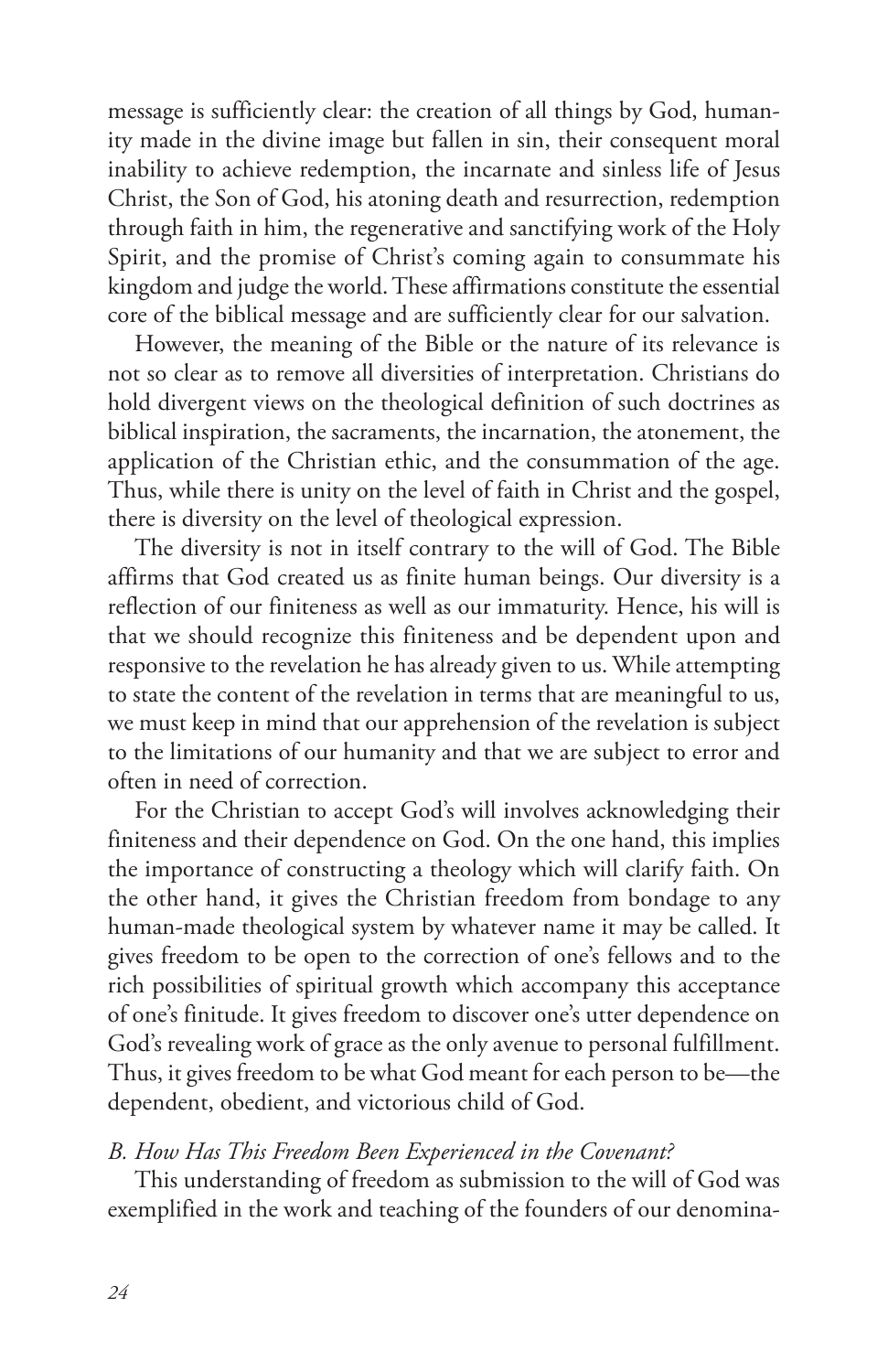tion. In the church of their day they saw evidence that the Christian liberty recovered in the Reformation was in danger of being stifled by the hardening of forms and dogmas. While they realized that dogmas, set forms of worship, and "official" interpretations of Scripture served a purpose in the life of the church, they were fearful lest such forms become idols which stand in the way of a living encounter with Christ as disclosed in the word. Similarly, while they were appreciative of the wisdom reflected in the creeds of the church, they saw the creeds to be partial and imperfect summaries of what is said more powerfully in Scripture itself. Therefore, they refused to make any of the written creeds binding in an absolute sense, lest slavish adherence to a creedal statement make it difficult to hear and respond to the full implications of the word for their [p. 11] day. They believed that true freedom came by faith in and surrender to Christ and the word alone.

Further illustration of our founders' conviction that freedom is implied in the believer's relationship to Christ is seen in their view of the church. For them the church was the fellowship of believers and was brought into being through the redemptive work of Christ and the "renewal of the Holy Spirit." Accordingly, the one basic requirement for membership in the church was the experience of the new birth and a consistent confession of Christ as Savior and Lord. To have added the requirement of uniformity in all doctrinal matters would have been to forget that "our knowledge is imperfect" [cf. 1 Corinthians 13:9] and would have presumed that a final and authoritative theological position was in their sole possession. Its effect would have been to limit their fellowship to the dimensions of a sect rather than permit it to be the household of God in which the living faith expresses itself in varied ways. Thus, our forebears found it spiritually meaningful to live in Christian fellowship with persons holding different doctrinal viewpoints in some important areas as long as their life and spirit witnessed to their submission to Christ and devotion to the word of God.

Such a position did not mean indifference to doctrine or a lack of theological concern. This is evidenced in the lively discussion of doctrinal topics which arose in response to the questions, "Where is it written?" and "What is written?" Early Covenanters knew that even the simple confession "We acknowledge Jesus Christ as Savior and Lord" implied in itself a number of theological affirmations. They understood that a part of the task of the church was to spell out in systematic and orderly manner the theological structure implied in its confession. They were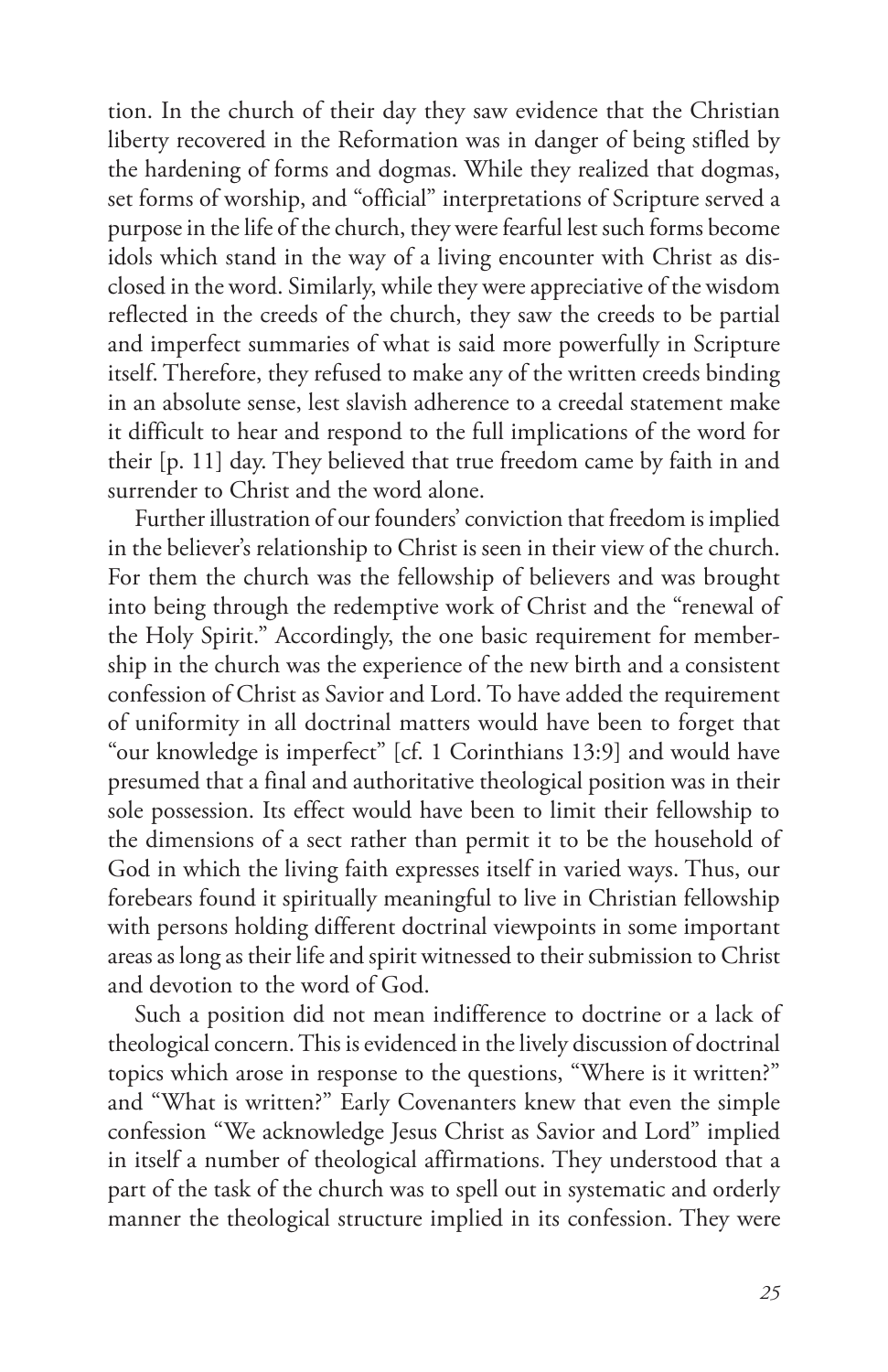aware of the danger of heresy and, therefore, insisted that all theological statements must be continually under the judgment of the revelation given in Scripture.

Our forebears, in keeping with this principle of freedom, were able to move out into the currents and crosscurrents of spiritual and theological influence which swirled about their lives. This is evidenced not by their interest in the work of the theological schools (for there was little of that) but in their participation in the pietistic movement itself, and in the discussions concerning the sacraments, church order, atonement, and other topics of vital concern in the life of the church. Their interest in doctrine was practical and devotional rather than intellectualistic. Very few of them were professional theologians. In relation to their own spiritual needs they examined in the light of the Scriptures the movements of which they were aware, accepting what illumined the biblical message and rejecting what they thought contrary to it. Through such discussion they found their own understanding of the faith corrected, deepened, and made relevant to the problems of their day.

If we are to be true to this aspect of our heritage, we should sincerely and faithfully use this principle of freedom as a basic element in our existence as a Christian people in today's world. To do so we must enter into the stream of present theological discussion and exercise our freedom creatively and helpfully with respect to the issues which now confront the Christian church. The theological concerns of the present moment differ in many respects from those of the past. Although many of the questions now being debated in the church were well known to our predecessors, others have arisen since their day and could not have been known to them. Thus, to say that we may differ only at those points where they permitted differences would be to deny to the present generation the freedom in Christ which prior generations enjoyed. In the basic and central affirmations of the Christian faith there must be unity, but in their expression and interpretation there is room for wholesome divergence. [p. 12]

It is, therefore, our duty to approach the areas of theological tension with courage, fraternal understanding, and unfailing devotion to Christ and the Scriptures. A passive neutrality simply paralyzes our influence and work. Fear of being misunderstood or misinterpreted may well reduce our spiritual impact to the point of diminishing returns, both in the pulpit and in the pew. If we do not speak the meaning of the word as we see it, we will incur the displeasure of God and lose his power. However, this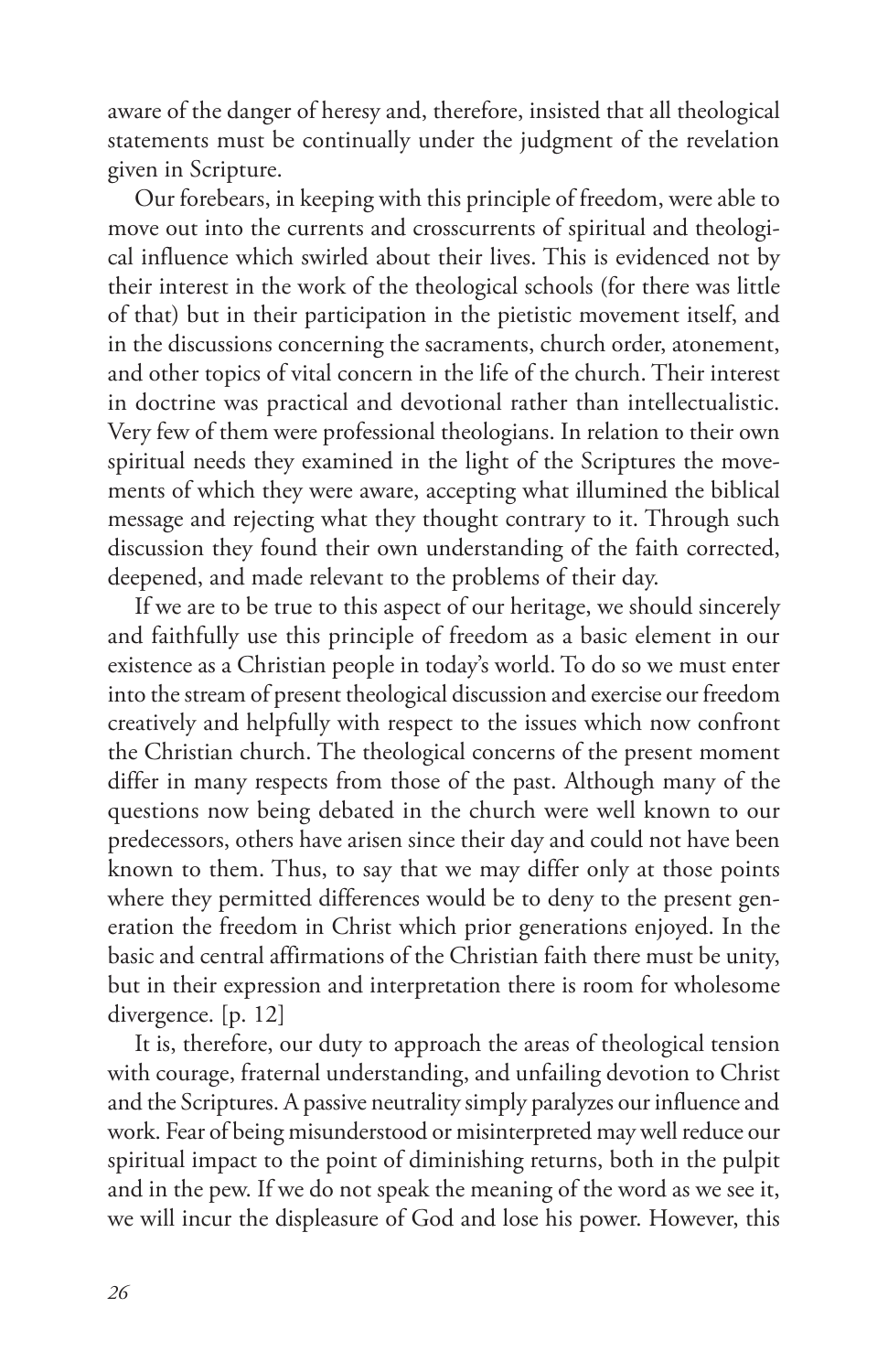freedom to express ourselves must be coupled with a sense of responsibility to both God and neighbor, in the church and outside of the church. This sense of responsibility must be kept alive, enabling us to recognize the various stages of maturity and diversity of historical backgrounds of those to whom we bear witness and to acknowledge our own finiteness in the understanding of God's word. Through sharing in discussion the insights which each of us may possess and in faithfully seeking to understand the revelation given to us in Christ, we make the faith relevant to our day. In such discussion we shall doubtless find areas of difference, but we shall also find a deepened sense of our basic unity in Christ.

## *C. Maintaining Christian Freedom in the Covenant Church*

The conditions under which our denomination exists today are far different from those of its earlier years. Our members now live within the framework of the changing culture of our day. Evangelism and church extension are bringing many people of widely differing practices and doctrinal concepts into our fellowship.<sup>36</sup> A higher standard of education is making our members conversant with a wide variety of ideas. Our missionary activities are placing us in direct contact with the changing thought patterns of the revolutionary world of today,<sup>37</sup> and modern means of communication are bringing this world much closer to us than it has ever been before. Changing conditions such as these make it necessary to consider whether we may continue to experience Christian freedom in the way in which it has been so meaningful to us in the past.

This question of maintaining our Christian freedom is particularly relevant to the Covenant Church in four significant areas:

(1) Christian Freedom in Our Personal Relationships. The wider contacts and greater diversity among people who associate with one another today make it difficult to understand one another. Even words have different meanings for different persons, and communication by the spoken or written word presents problems. Strong emotional overtones often become attached to certain words. For instance, words such as "fundamentalism," "neo-orthodoxy," "liberal," and so forth tend to create strong emotional feelings, particularly when they identify persons

36. See introduction regarding post World War II church growth.

37. National independence movements led to sweeping decolonization across Asia and Africa following World War II, beginning in 1947 with India and exploding in Africa in 1960.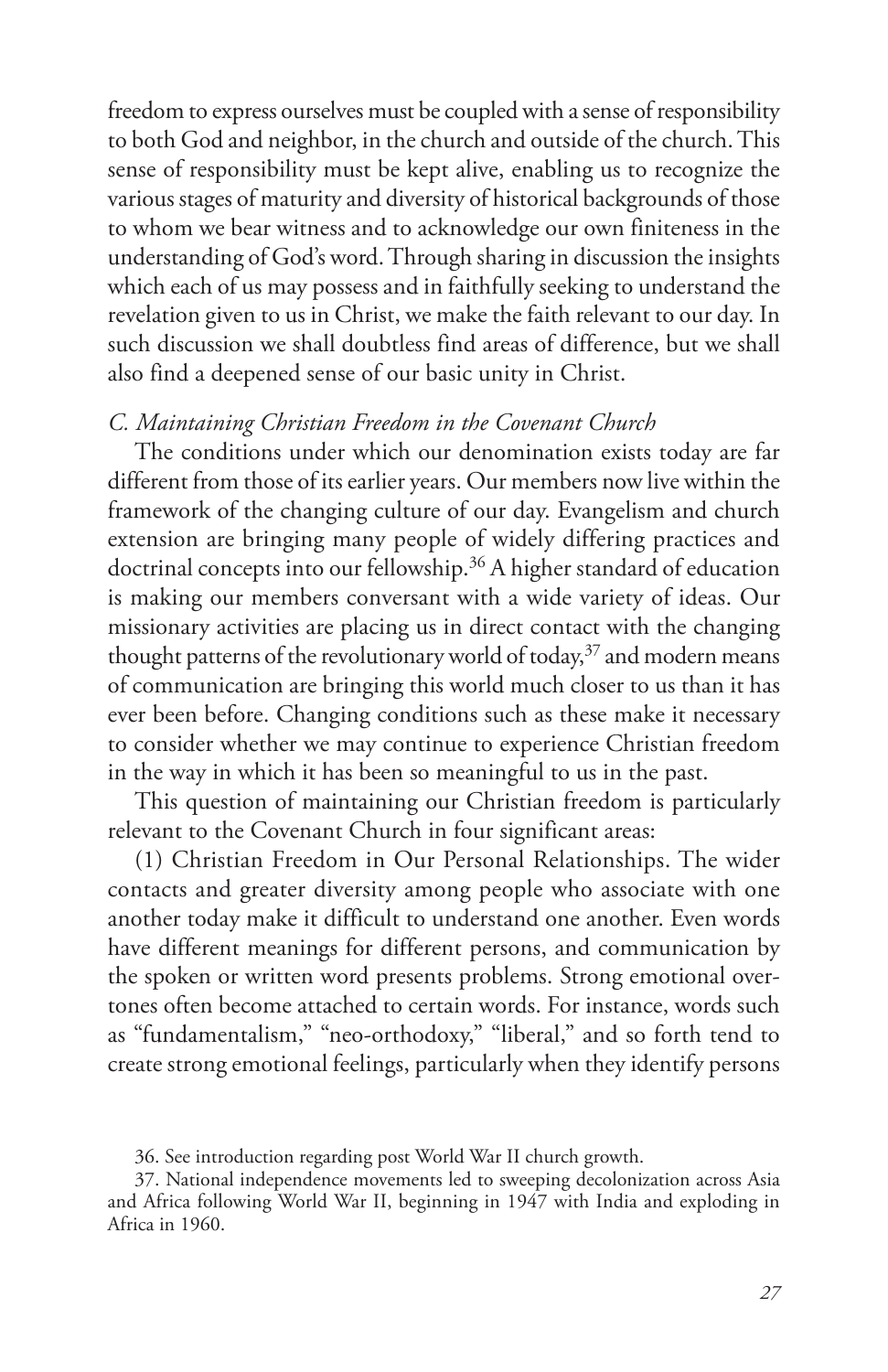with movements in a manner which appears to be derogatory either to the persons or the movements or to both.

Is it possible, under these conditions, to maintain the principle of freedom within the authority of the Bible in our personal relationships? Can we continue to look upon ourselves as a fellowship of believers bound together only by our common life in Christ and conformity to Christ as Savior and Lord? Can we maintain the kind of personal relationships required in a Christian fellowship without any limitations other than that we submit to the authority of the Bible as the revelation of God's will, or must we return to uniform dogmas and carefully defined interpretations of Scripture [p. 13] to help us understand one another? In a word, how does the principle of Christian freedom relate to the problems of personal relationships among us today?

Christian freedom, as has been defined in the first part of this chapter, is a gift which comes through obedience to God's will, which is made known in and through the Scriptures. As has also been indicated, such freedom is both a state of being free and a process of becoming free. We all continue to be finite creatures, and no one has yet attained to the place of complete maturity.

The New Testament makes it clear that this recognition of our immaturity is highly significant to our personal relationships within the Christian fellowship. For instance, it is among those who "see in a mirror darkly" that Christian love prevails (1 Corinthians 13); it is those who deal with the "log" in their own eye who can see clearly to remove the "speck" from another's eye (Matthew 7:3–5); and it is among those who recognize and confess their sins that fellowship exists (1 John 1). Paul admonishes us to "be subject to one another out of reverence for Christ" (Ephesians 5:21), and he himself longs to "be encouraged by each other's faith, both yours and mine" (Romans 1:11–12). As the New Testament indicates, it is when we recognize our own immaturity that we also recognize that our brother or sister can contribute something to us.

When Christian freedom as thus defined is applied to our personal relationships, superficial barriers become unimportant, and each person has the right to be themselves as an individual in Christ, and each person makes their contribution to the freedom of the entire Christian fellowship. This means, for instance, that we show our brother and sister the courtesy of hearing and of seeking to understand both their words and their meaning and that we do not judge them without allowing them the opportunity of stating their case. It also means that we exercise care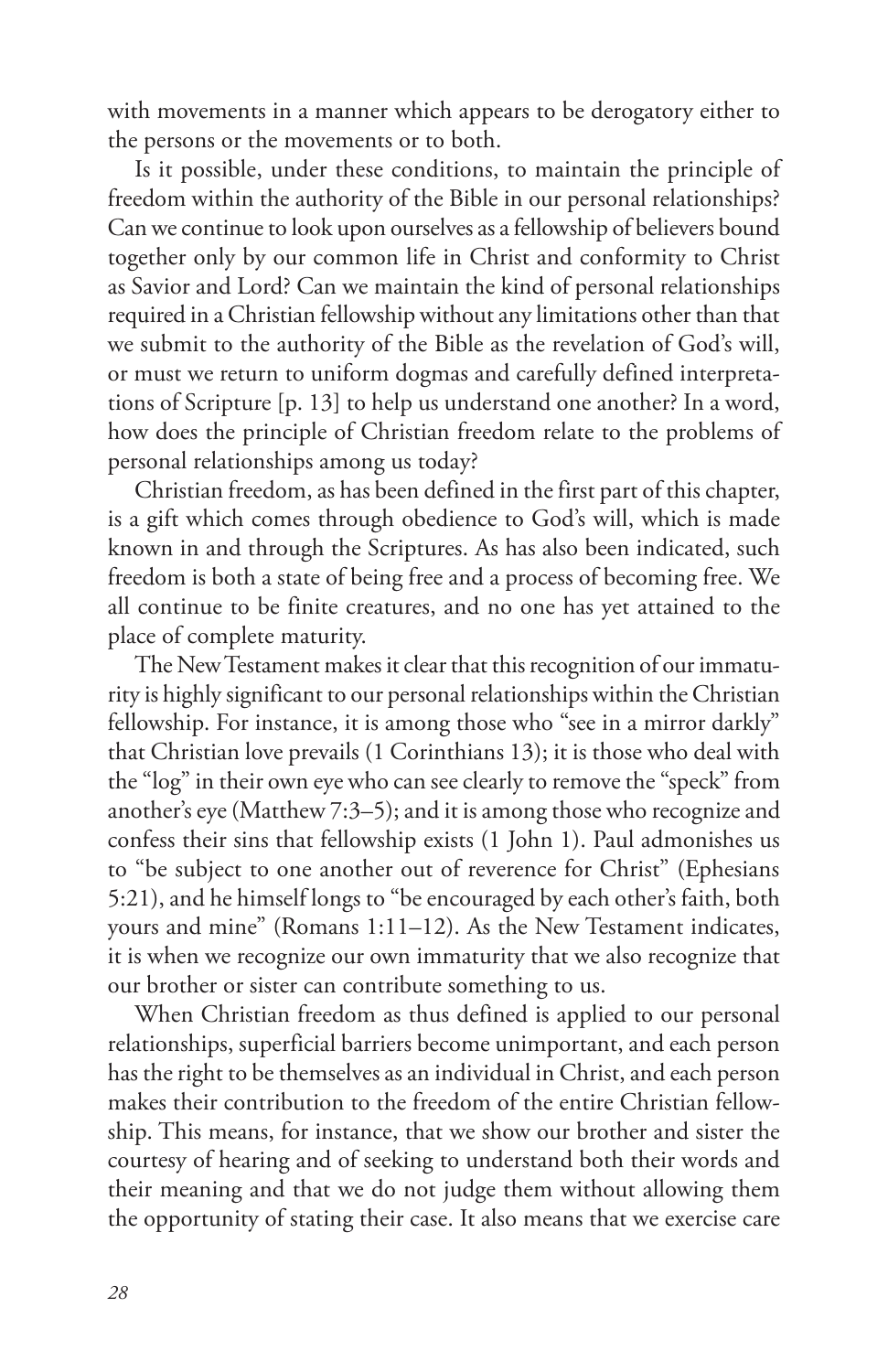in our use of words with possible emotional overtones and that we never use any disagreement with our brother or sister as an opportunity for personal advancement at their expense. On the one hand, it means that we recognize that others have the freedom to differ with us according to their understanding of the will of God, and, on the other hand, it means that we have the freedom to change our own position as we understand the will of God more clearly. Thus we are free in our personal relationships, and we are becoming free as we help one another to conform more closely to the will of God as it is revealed in the Bible.

Such freedom in our personal relationships will also lead to a consideration for the contribution of minorities. Christian vitality has not always been maintained by the majority. It has, in fact, often been found only in small minorities. Such minorities have no voice where conformity to "official" interpretations is required. Unless we wish to stifle all emergent spiritual vitality, we must be sure that people within our fellowship will be free to express themselves in ways which are different from the majority position without the fear of being labeled as disloyal.

With the greater complexity of modern life it becomes increasingly important to keep the lines of communication as simple as possible. It is helpful for differing parties to come face to face in order to consider their differences. Where personal grievances exist, they may be most effectively dealt with in personal contacts as directed in Matthew 18:15–17 and in Galatians 6:1–5.

By such applications of Christian freedom we maintain the basic principle of freedom within the authority of the Bible even in our more complex personal relationships of today.

(2) Christian Freedom in Our Institutional Life and Service. The New Testament makes it clear that the church is the temple of God (see Ephesians 2:14–22). In this world it functions in the form of institutional organizations [p. 14] which express the spiritual realities much as the human body serves the human spirit. In its institutional form the church owns property, conducts business, pays salaries, and engages in many other activities which are similar to the activities of secular organizations. These activities are meaningful only as they serve the purposes of the Spirit of God who dwells in the church.

Christians may be brought into bondage by placing the chief emphasis on the success and growth of the institution. If we surrender to this temptation, we become subject to pressures for worldly success, and even our spiritual activities are evaluated in terms of this motive. The result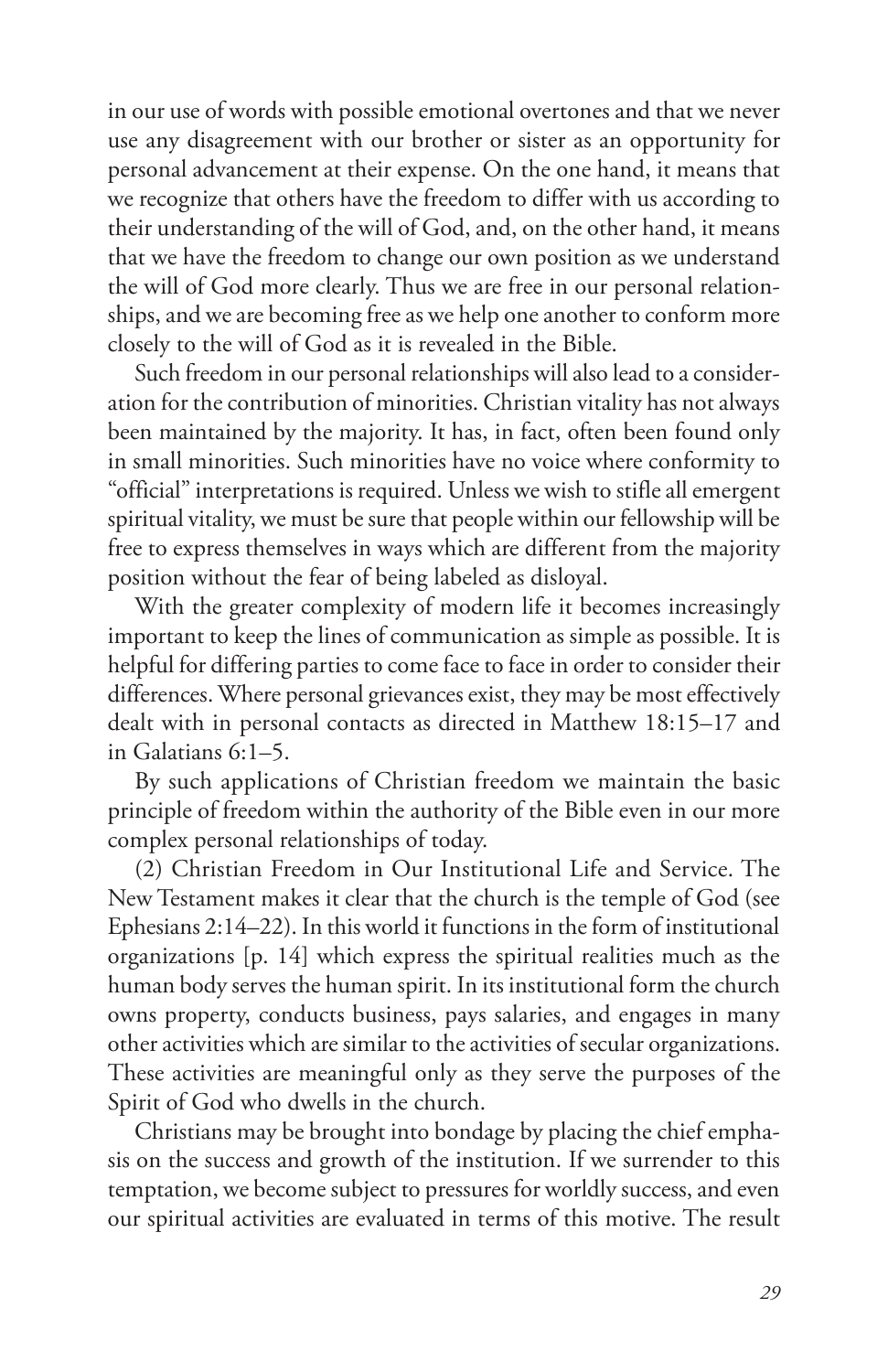is that we tend to evaluate people superficially so that their devotion to Christ is measured only by their value to the church organization.

Such emphasis presents the threat that individual Christians will lose their freedom by becoming slaves to institutional success. It also presents the threat that constant emphasis on programs and institutional activities will leave insufficient time for the strengthening of our spiritual forces. Christian freedom is a spiritual matter, and it cannot exist unless there is sufficient emphasis on the spiritual aspects of the Christian life.

On the other hand, too little recognition of the part which the institution plays in the life of the church presents a threat to the very framework of authority within which Christian freedom exists. The New Testament recognizes that the Christian body has the right and responsibility of discipline (see, for instance, 1 Corinthians 5:3–8). As has already been indicated, Christian freedom has been understood by the Covenant Church to be within the authority of the Bible. Therefore, whether the body be one of our local congregations or the denomination itself or any other organization within the denomination, it must have some way of determining that its freedom remains within the bounds of biblical authority. If we were to restrict our freedom by clearly defined creedal statements and detailed regulations on church order to guide us, this would be a comparatively simple matter. However, if we are to continue to refuse to be bound by such human-made restrictions on Christian freedom, we must be sensitive to the direction of the Spirit as he seeks to lead us to act according to the will of God as it is revealed in the Bible. Therefore, if we are to maintain the principle of freedom within the authority of the Bible as it relates to our institutional life and service, we must not only be thoroughly familiar with the Bible itself, but we must also emphasize a vital spiritual motivation for the institutional aspects of our fellowship.

(3) Christian Freedom in Our Intellectual Pursuits. True scholarship is an essential activity which should be encouraged among us. We are admonished to love the Lord with our whole person, including our minds (Matthew 22:37). The most significant battles of our time are those which are being fought in the world of ideas. The people of today's world are being challenged to live by new concepts, many of which are completely lacking in Christian perspective. We must be able to challenge our youth with the adequacy of our Christian heritage in the areas both of profound thought and of simple trust. Scholarly pursuits, therefore, should be considered worthy of the dedication of our finest minds and most devoted hearts.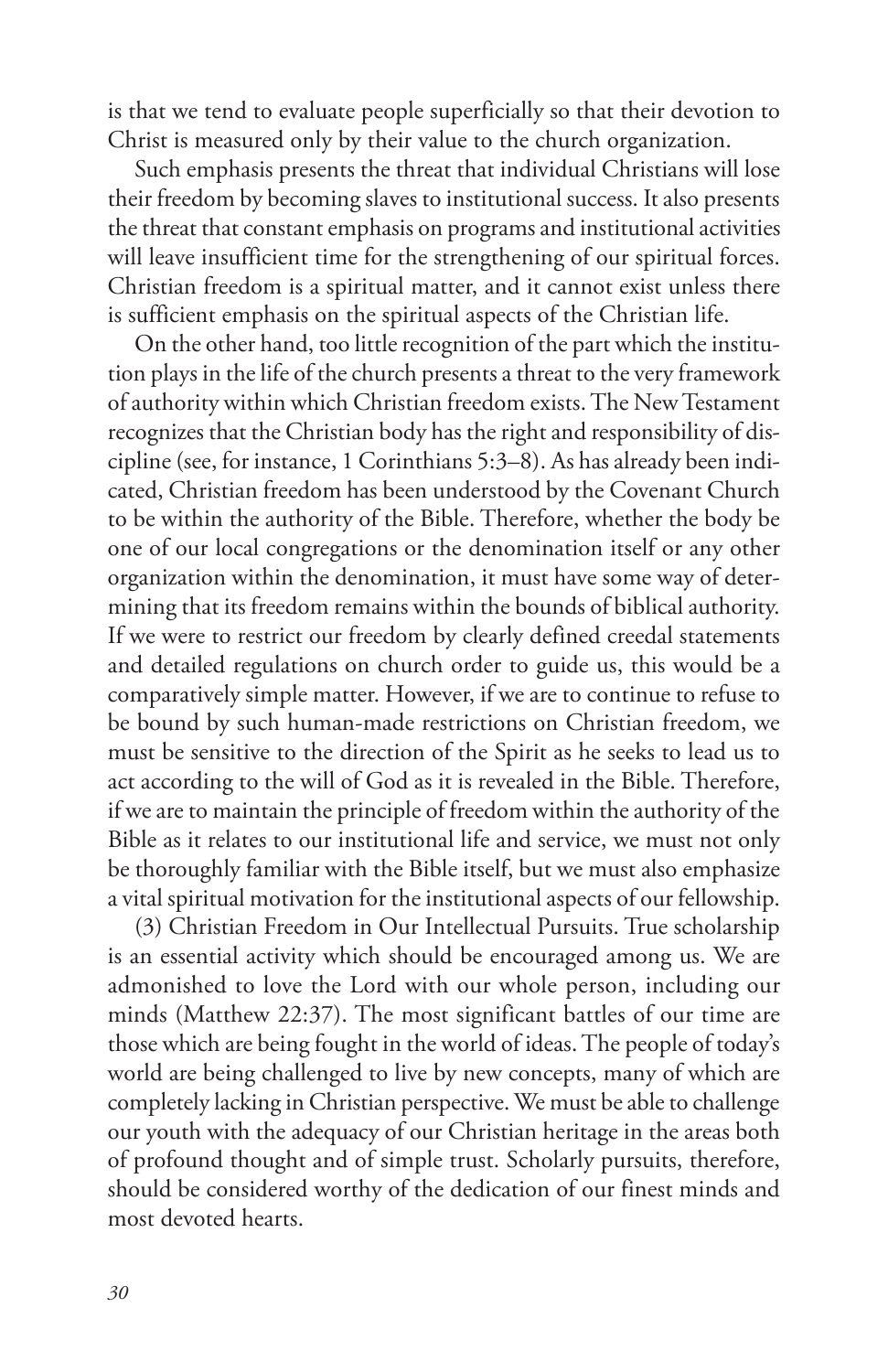There is a difference between true scholarship, which is open to all truth, and intellectual sophistication, which often looks on the gospel as foolishness. A Christian who gives him or herself to scholarly pursuits may be expected to be humble and devoted to their faith. Even such a person, however, faces problems which are peculiar [p. 15] to the nature of their work. The attitude of objectivity, of openness to new ideas, and of freedom from restrictions on thought often leads them to conclusions which are contrary to popular opinion. Some within the Christian fellowship may become alarmed at these conclusions for fear that they may be contrary to sound Christian doctrine, and they may with complete sincerity and earnestness raise questions about them.

Neither stifling freedom of thought nor granting the scholar immunity from criticism can produce harmony. On the one hand, we must recognize that we can remain active and vital in our interpretation of truth only as we permit the scholar to be honest about their conclusions. Human pride or fear may tempt us to reject ideas merely because they seem new. We must recognize and resist this temptation wherever it exists. On the other hand, we must recognize that the scholar is also human, subject to the temptation of pride of learning and to the common frailties of the flesh, and that an undisciplined and irresponsible scholarship has no place within the Christian fellowship.

The solution to our problem is to accept the scholar, as we accept others, on the basis of their Christian testimony, which they should be able to give in language clear and simple enough to be understood by all. The scholar's actions as well as their words should bear witness to their respect for the Bible as the word of God, devotion to their Lord, faithfulness to the gospel, and participation in the life of the church.

Having earned the respect of their fellow Christians, the scholar should be rewarded with the freedom which intellectual pursuits requires, but this freedom must be under the authority of the truth as revealed in the Bible. In order that harmful tensions shall not arise between the scholar and those who may question whether this principle of freedom within authority is prevailing, there must be a continuing communication within the church in order that the truth may be further clarified. Thus, the principle of freedom within authority also becomes the basis for our intellectual pursuits.

(4) Christian Freedom in Our Outreach. As the traditional walls which have isolated us in the past are breaking down, the way is opening for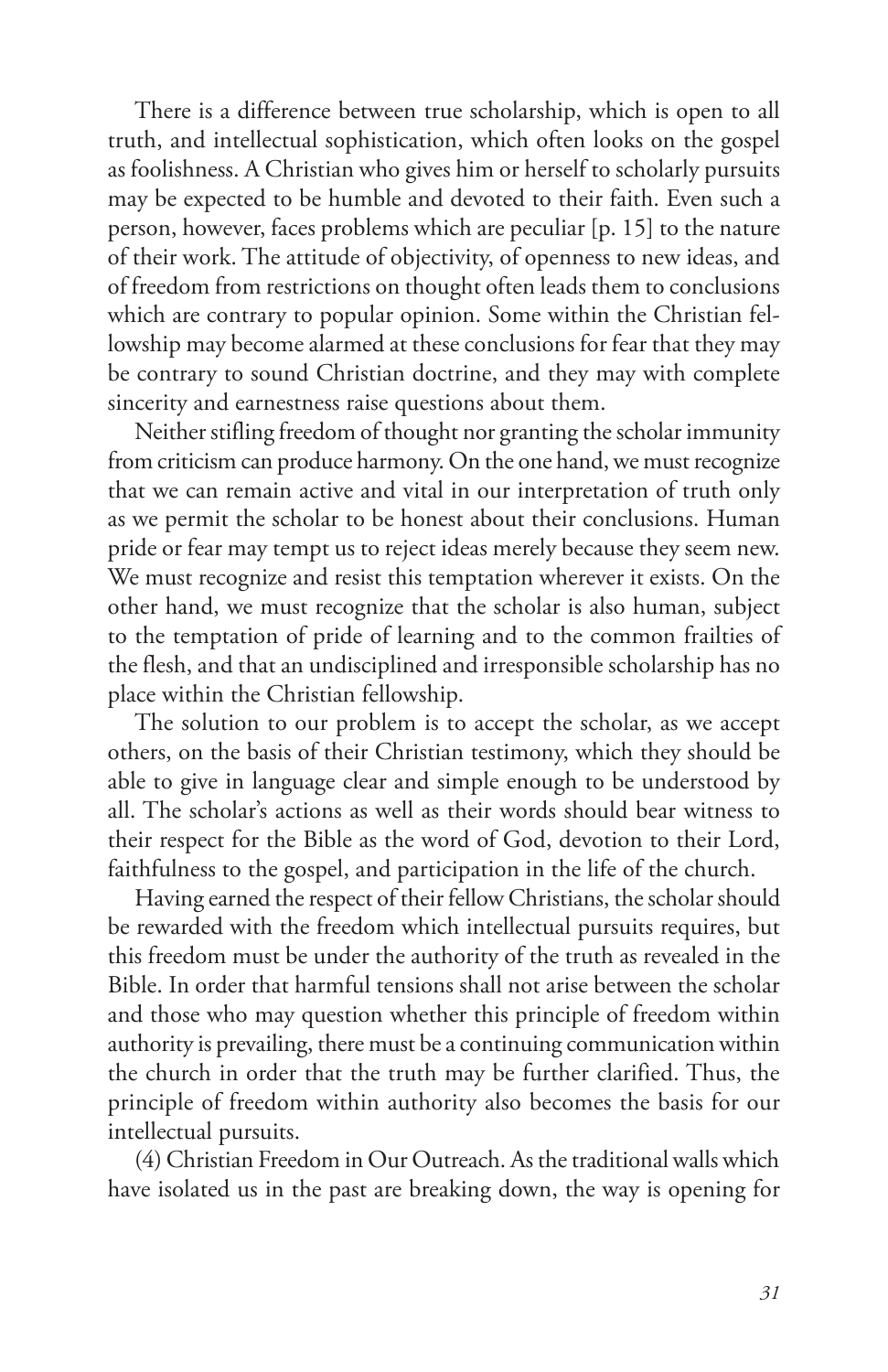us to look on all people who do not know Christ as objects of our evangelistic concern.

At this very point, however, we are faced with the temptation to concentrate in our evangelistic outreach on those who are most like us socially and economically. When this happens, our entire program tends to become geared to the interests and values of this group. We become specialists to our own class, and increasingly it seems right to leave to others the responsibility of reaching other classes. Eventually we conclude that we cannot afford to minister in certain areas because we do not understand or know how to work with the people who live there. Thus we lose the freedom to proclaim the grace of God to all people without distinction, as the New Testament presents it.

The very desire to maintain our concept of Christian freedom may tempt us to limit our outreach. We may hesitate to assimilate people from such a wide variety of backgrounds because of the fear that they will eventually lead us to an interpretation of freedom which will not be consistent with biblical authority. On the other hand, we may hesitate to assimilate people from backgrounds in which the Christian faith means submission to detailed doctrinal statements because of the fear that they may lead us to an interpretation of biblical authority which eliminates freedom.

If, however, we concentrate in our outreach on one segment of society because of either of these fears or simply because of our attraction to those who are like us, [p. 16] we deny the principle of freedom in Christ because we do not permit persons in our fellowship the freedom to be different from us. The effect of such concentration is to make it even more difficult to communicate with the world around us. We need the voice of a wide variety of peoples on the floor of our conferences and in our policy making bodies. We need the corrective discipline of their differing backgrounds to keep our message and our work relevant to our generation. Were we to seek to protect the principle of freedom within the authority of the Bible by limiting our outreach to those who can appreciate our heritage, we would destroy the very principle of freedom which we were seeking to protect.

It will help us to remember that the principle of freedom within the authority of the Bible, which is so much a part of our heritage, came into existence among us in a time of revival. It must be looked upon as a spiritual discipline which is closely related to the life and vitality of our denomination. To seek to maintain it by limiting our outreach to those